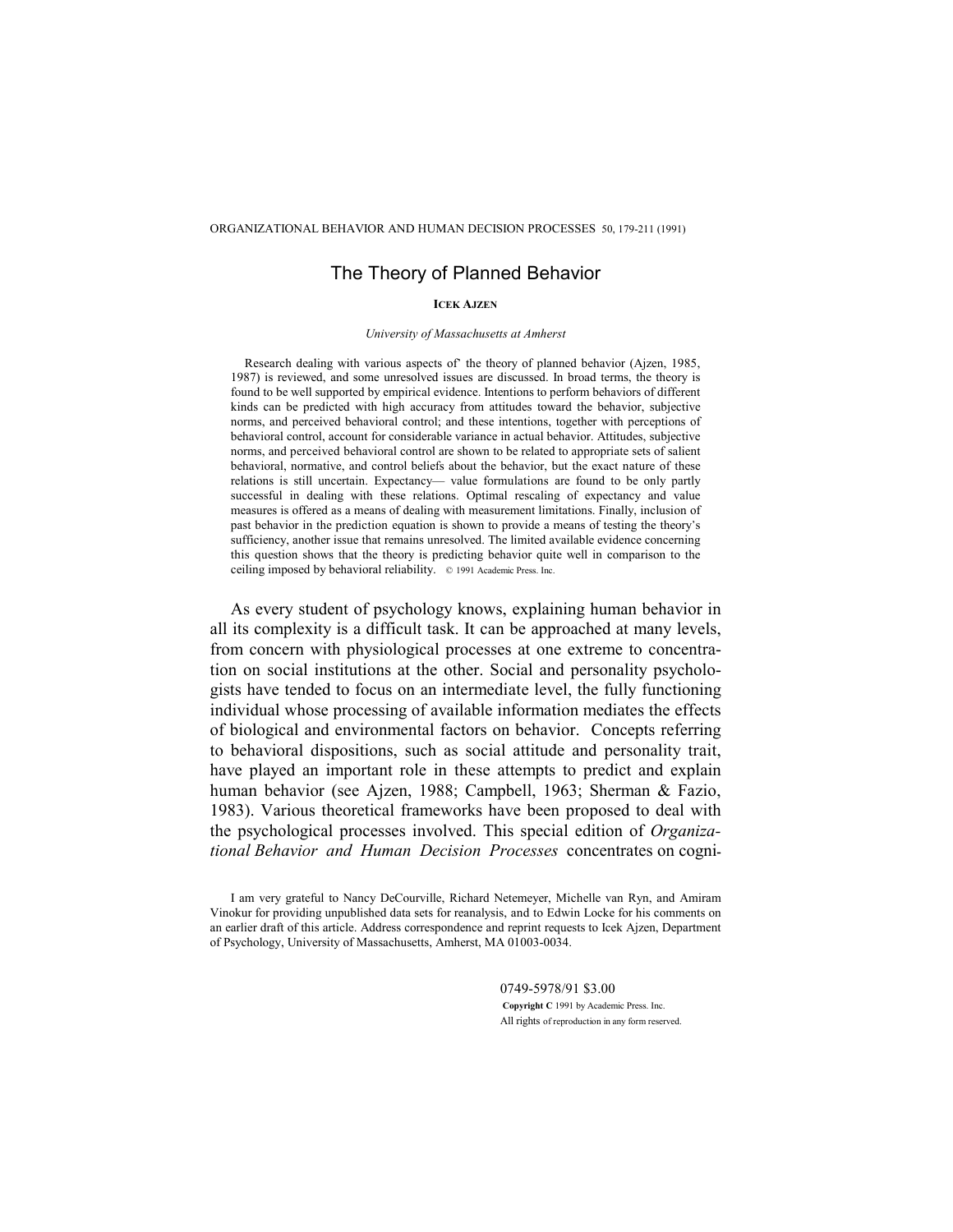tive self-regulation as an important aspect of human behavior. In the pages below I deal with cognitive self-regulation in the context of a dispositional approach to the prediction of behavior. A brief examination of past efforts at using measures of behavioral dispositions to predict behavior is followed by presentation of a theoretical model—the theory of planned behavior—in which cognitive self-regulation plays an important part. Recent research findings concerning various aspects of the theory are discussed, with particular emphasis on unresolved issues.

# DISPOSITIONAL PREDICTION OF HUMAN BEHAVIOR

Much has been made of the fact that general dispositions tend to be poor predictors of behavior in specific situations. General attitudes have been assessed with respect to organizations and institutions (the church, public housing, student government, one's job or employer), minority groups (Blacks, Jews, Catholics), and particular individuals with whom a person might interact (a Black person, a fellow student). (See Ajzen & Fishbein, 1977, for a literature review.) The failure of such general attitudes to predict specific behaviors directed at the target of the attitude has produced calls for abandoning the attitude concept (Wicker, 1969).

In a similar fashion, the low empirical relations between general personality traits and behavior in specific situations has led theorists to claim that the trait concept, defined as a broad behavior disposition, is untenable (Mischel, 1968). Of particular interest for present purposes are attempts to relate generalized locus of control (Rotter, *1954,* 1966) to behaviors in specific contexts. As with other personality traits, the results have been disappointing. For example, perceived locus of control, as assessed by Rotter's scale, often fails to predict achievement-related behavior (see Warehime, 1972) or political involvement (see Levenson, 1981) in a systematic fashion; and somewhat more specialized measures, such as health-locus of control and achievement-related locus of control, have not fared much better (see Lefcourt, 1982; Wallston & Wallston, 1981).

One proposed remedy for the poor predictive validity of attitudes and traits is the *aggregation* of specific behaviors across occasions, situaions, and forms of action (Epstein, 1983; Fishbein & Ajzen, 1974). The idea behind the principle of aggregation is the assumption that any single ample of behavior reflects not only the influence of a relevant general disposition but also the influence of various other factors unique to the particular occasion, situation, and action being observed. By aggregating different behaviors, observed on different occasions and in different sitations, these other sources of influence tend to cancel each other, with the result that the aggregate represents a more valid measure of the underlying behavioral disposition than any single behavior. Many studies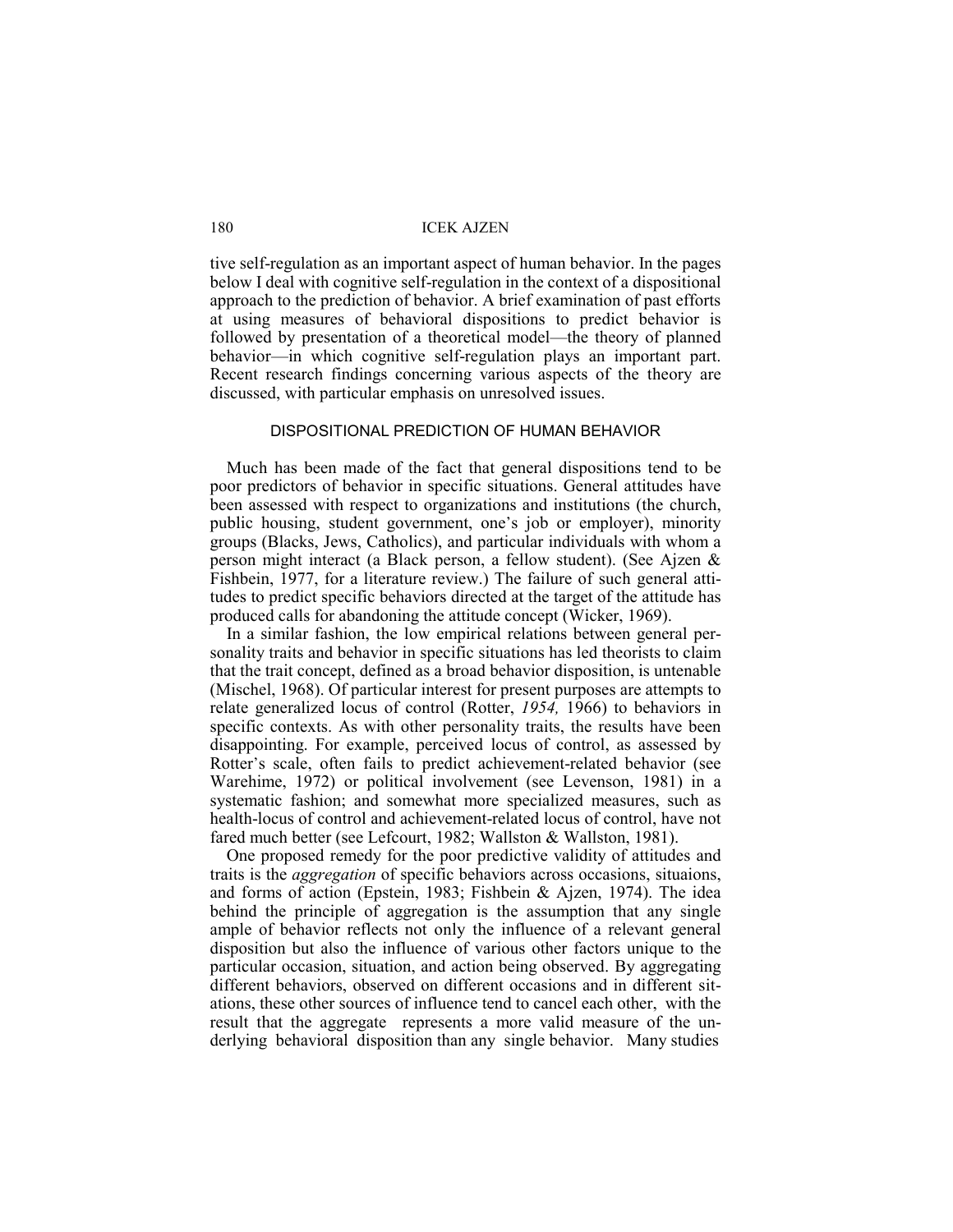performed in recent years have demonstrated the workings of the aggregation principle by showing that general attitudes and personality traits do in fact predict behavioral aggregates much better than they predict specific behaviors. (See Ajzen, 1988, for a discussion of the aggregation principle and for a review of empirical research.)

# ACCOUNTING FOR ACTIONS IN SPECIFIC CONTEXTS: THE THEORY OF PLANNED BEHAVIOR

The principle of aggregation, however, does not explain behavioral variability across situations, nor does it permit prediction of a specific behavior in a given situation. It was meant to demonstrate that general attitudes and personality traits *are* implicated in human behavior, but that their influence can be discerned only by looking at broad, aggregated, valid samples of behavior. Their influence on specific actions in specific situations is greatly attenuated by the presence of other, more immediate factors. Indeed, it may be argued that broad attitudes and personality traits have an impact on specific behaviors only indirectly by influencing some of the factors that are more closely linked to the behavior in question (see Ajzen & Fishbein, 1980, Chap. 7). The present article deals with the nature of these behavior-specific factors in the framework of the theory of planned behavior, a theory designed to predict and explain human behavior in specific contexts. Because the theory of planned behavior is described elsewhere (Ajzen, 1988), only brief summaries of its various aspects are presented here. Relevant empirical findings are considered as each aspect of the theory is discussed.

#### *Predicting Behavior: Intentions and Perceived Behavioral Control*

The theory of planned behavior is an extension of the theory of reasoned action (Ajzen & Fishbein, 1980; Fishbein & Ajzen, 1975) made necessary by the original model's limitations in dealing with behaviors over which people have incomplete volitional control. Figure 1 depicts the theory in the form of a structural diagram. For ease of presentation, possible feedback effects of behavior on the antecedent variables are not shown.

As in the original theory of reasoned action, a central factor in the theory of planned behavior is the individual\*s *intention* to perform a given behavior. Intentions are assumed to capture the motivational factors that influence a behavior; they are indications of how hard people are willing to try, of how much of an effort they are planning to exert, in order to perform the behavior. As a general rule, the stronger the intention to engage in a behavior, the more likely should be its performance. It should be clear, however, that a behavioral intention can find expression in behavior only if the behavior in question is under volitional control, i.e.,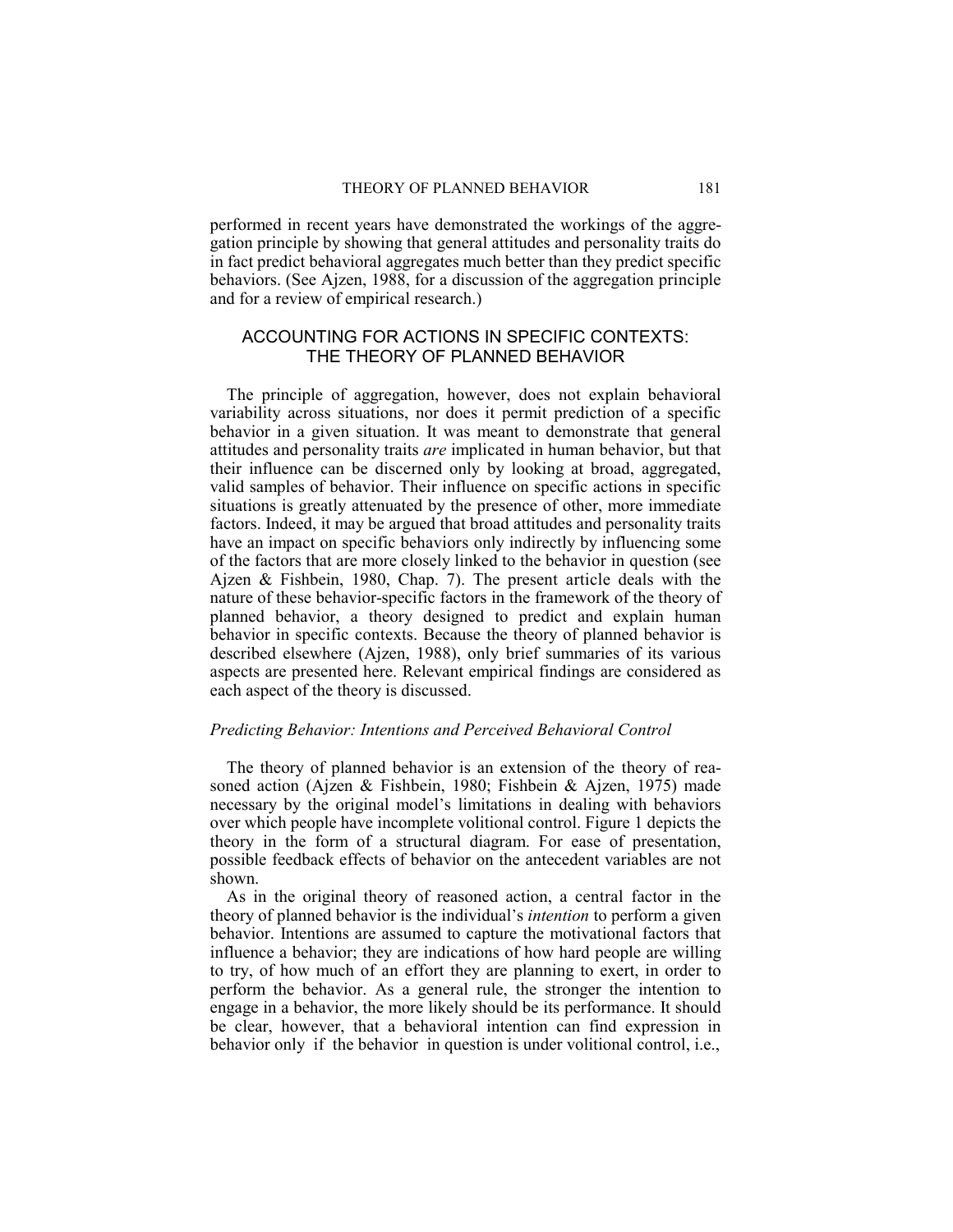182 ICEK AJZEN



FIG. 1. Theory of planned behavior

if the person can decide at will to perform or not perform the behavior. Although some behaviors may in fact meet this requirement quite well, the performance of most depends at least to some degree on such nonmotivational factors as availability of requisite opportunities and resources (e.g., time, money, skills, cooperation of others; see Ajzen, 1985, for a discussion). Collectively, these factors represent people\*s *actual* control over the behavior. To the extent that a person has the required opportunities and resources, and intends to perform the behavior, he or she should succeed in doing so.<sup>1</sup>

The idea that behavioral achievement depends jointly on motivation (intention) and ability (behavioral control) is by no means new. It constitutes the basis for theorizing on such diverse issues as animal learning (Hull, 1943), level of aspiration (Lewin, Dembo, Festinger, & Sears,

1 The original derivation of the theory of planned behavior (Aizen, 1985) defined intention (and its other theoretical constructs) in terms of *trying* to perform a given behavior rather than in relation to actual performance. However, early work with the model showed strong correlations between measures of the model\*s variables that asked about trying to perform a given behavior and measures that dealt with actual performance of the behavior (Schifter & Ajzen, 1985; Ajzen & Madden, 1986). Since the latter measures are less cumbersome, they have been used in subsequent research, and the variables are now defined more simply in relation to behavioral performance. See, however, Bagozzi and Warshaw (1990, in press) for work on the concept of trying to attain a behavioral goal.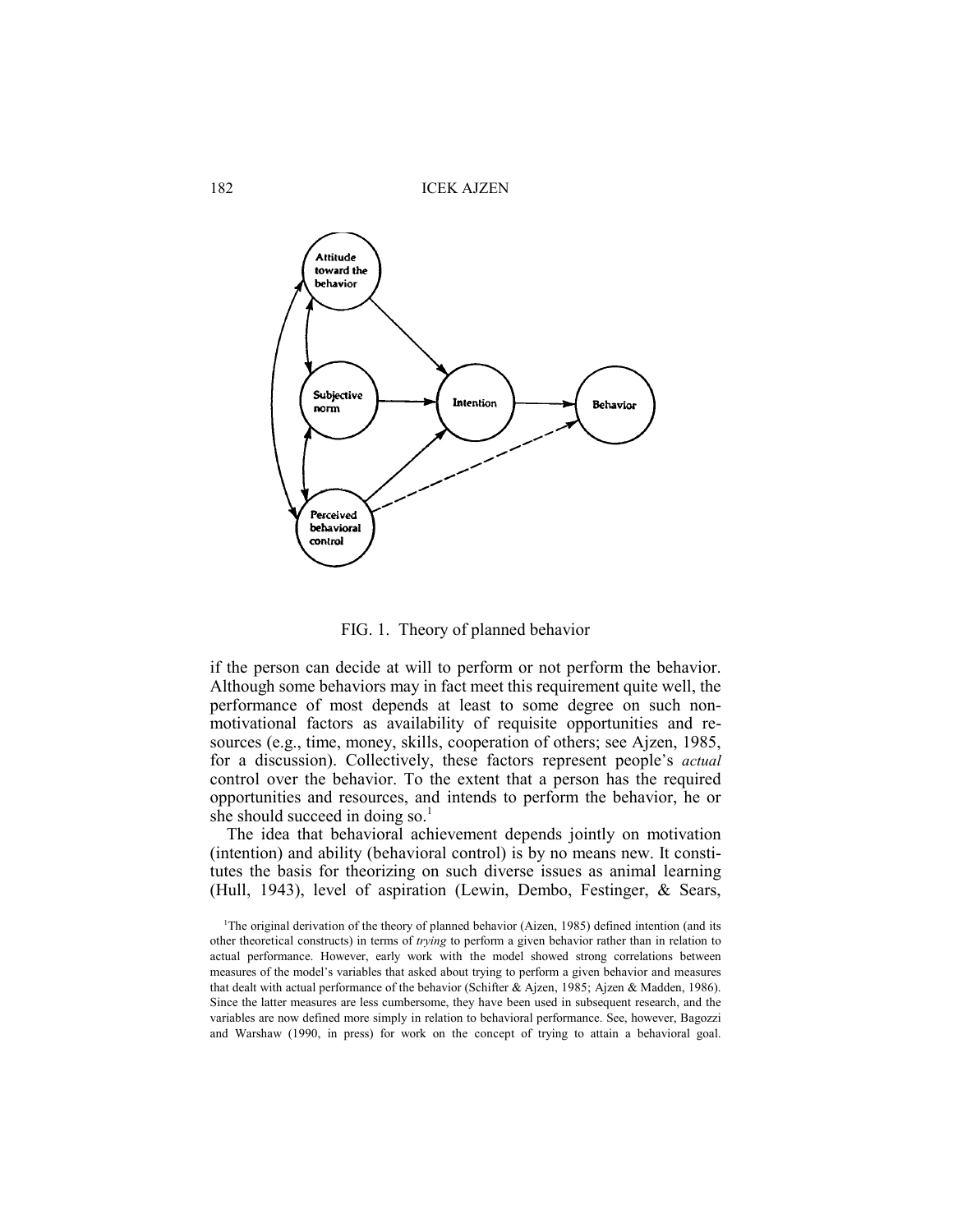1944), performance on psychomotor and cognitive tasks (e.g., Pleishman, 1958; Locke, 1965; Vroom, 1964), and person perception and attribution (e.g., Heider, 1944; Anderson, 1974). It has similarly been suggested that some conception of behavioral control be included in our more general models of human behavior, conceptions in the form of "facilitating" Factors" (Triandis, 1977), "the context of opportunity" (Sarver, 1983), 'resources" (Liska, 1984), or "action control" (KuhI, 1985). The assumption is usually made that motivation and ability interact in their effects on behavioral achievement. Thus, intentions would be expected to influence performance to the extent that the person has behavioral control, and performance should increase with behavioral control to the extent that the person is motivated to try. Interestingly, despite its intuitive plausibility, the interaction hypothesis has received only limited empirical support (see Locke, Mento, & Katcher, 1978). We will return to this issue below.

*Perceived behavioral control.* The importance of *actual* behavioral control is self evident: The resources and opportunities available to a person must to some extent dictate the likelihood of behavioral achievement. Of greater psychological interest than actual control, however, is the *perception* of behavioral control and is impact on intentions and actions. Perceived behavioral control plays an important part in the theory of planned behavior. In fact, the theory of planned behavior differs from the theory of reasoned action in its addition of perceived behavioral control. Before considering the place of perceived behavioral control in the prediction of intentions and actions, it is instructive to compare this construct to other conceptions of control. Importantly, perceived behavioral control differs greatly from Rotter's (1966) concept of perceived locus of control. Consistent with an emphasis on factors that are directly linked to a particular behavior, perceived behavioral control refers to people\*s perception of the ease or difficulty of performing the behavior of interest. Whereas locus of control is a generalized expectancy that remains stable across situations and forms of action, perceived behavioral control can, and usually does, vary across situations and actions. Thus, a person may believe that, in general, her outcomes are determined by her own behavior (internal locus of control), yet at the same time she may also believe that her chances of becoming a commercial airplane pilot are very slim (low perceived behavioral control).

Another approach to perceived control can be found in Atkinson's (1964) theory of achievement motivation. An important factor in this theory is the expectancy of success, defined as the perceived probability of succeeding at a given task. Clearly, this view is quite similar to perceived behavioral control in that it refers to a specific behavioral context and not to a generalized predisposition. Somewhat paradoxically, the *motive* to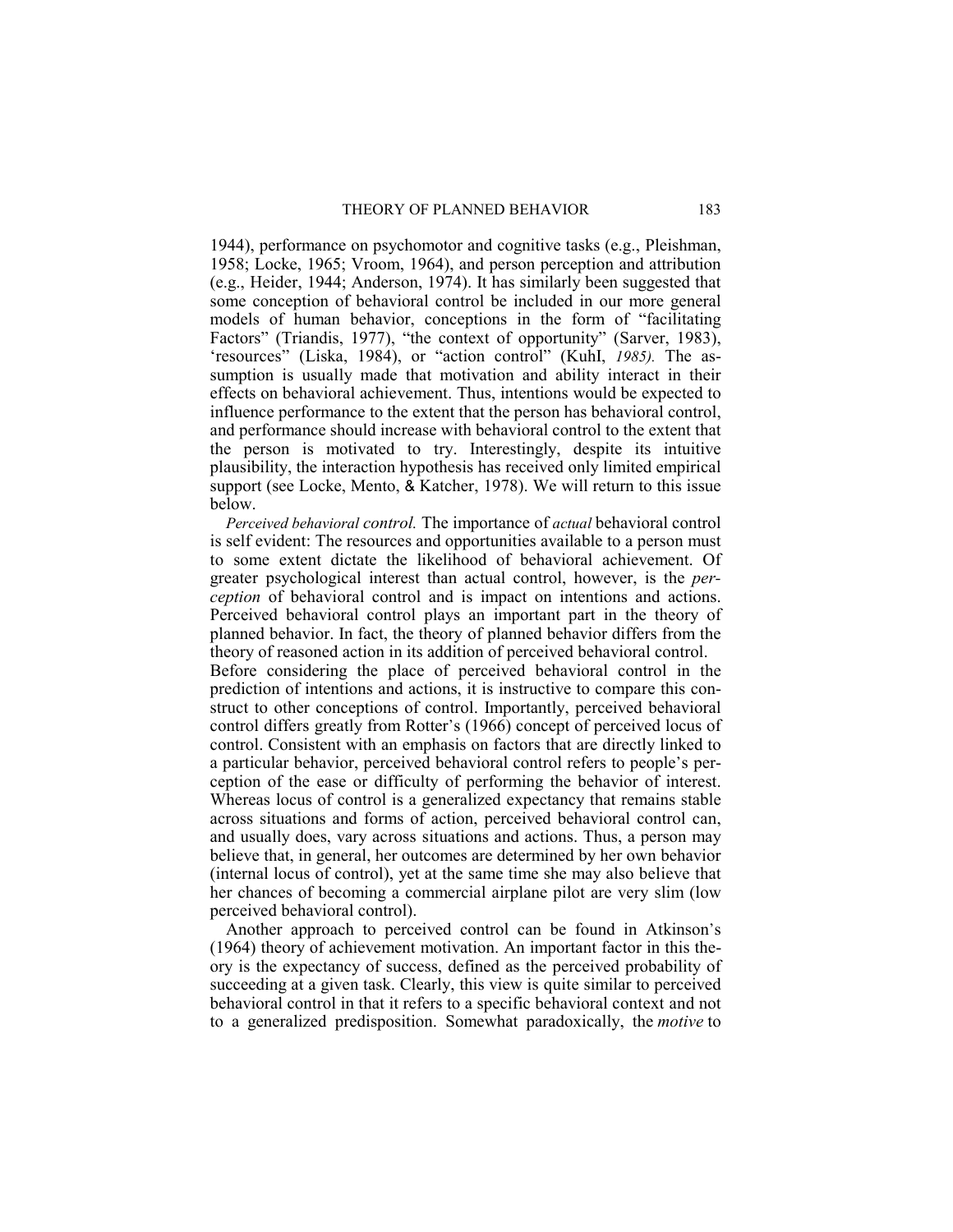achieve success is defined not as a motive to succeed at a given task but in terms of a general disposition "which the individual carries about him from one situation to another" (Atkinson, 1964, p. 242). This general achievement motivation was assumed to combine multiplicatively with the situational expectancy of success as well as with another situation-specific factor, the "incentive value" of success.

The present view of perceived behavioral control, however, is most compatible with Bandura's (1977, 1982) concept of perceived selfefficacy which "is concerned with judgments of how well one can execute courses of action required to deal with prospective situations" (Bandura, 1982, p. 122). Much of our knowledge about the role of perceived behavioral control comes from the systematic research program of Bandura and his associates (e.g., Bandura, Adams, & Beyer, 1977; Bandura, Adams, Hardy, & Howells, 1980). These investigations have shown that people's behavior is strongly influenced by their confidence in their ability to perform it (i.e., by perceived behavioral control). Selfefficacy beliefs can influence choice of activities, preparation for an activity, effort expended during performance, as well as thought patterns and emotional reactions (see Bandura, 1982, 1991). The theory of planned behavior places the construct of self-efficacy belief or perceived behavioral control within a more general framework of the relations among beliefs, attitudes, intentions, and behavior.

According to the theory of planned behavior, perceived behavioral control, together with behavioral intention, can be used directly to predict behavioral achievement. At least two rationales can be offered for this hypothesis. First, holding intention constant, the effort expended to bring a course of behavior to a successful conclusion is likely to increase with perceived behavioral control. For instance, even if two individuals have equally strong intentions to learn to ski, and both try to do so, the person who is confident that he can master this activity is more likely to persevere than is the person who doubts his ability.<sup>2</sup> The second reason for expecting a direct link between perceived behavioral control and behavioral achievement is that perceived behavioral control can often be used as a substitute for a measure of actual control. Whether a measure of perceived behavioral control can substitute for a measure of actual control depends, of course, on the accuracy of the perceptions. Perceived behavioral control may not be particularly realistic when a person has

<sup>2</sup> It may appear that the individual with high perceived behavioral control should also have a stronger intention to learn skiing than the individual with low perceived control. However, as we shall see below, intentions are influenced by additional factors, and it is because of these other factors that two individuals with different perceptions of behavioral control can have equally strong intentions.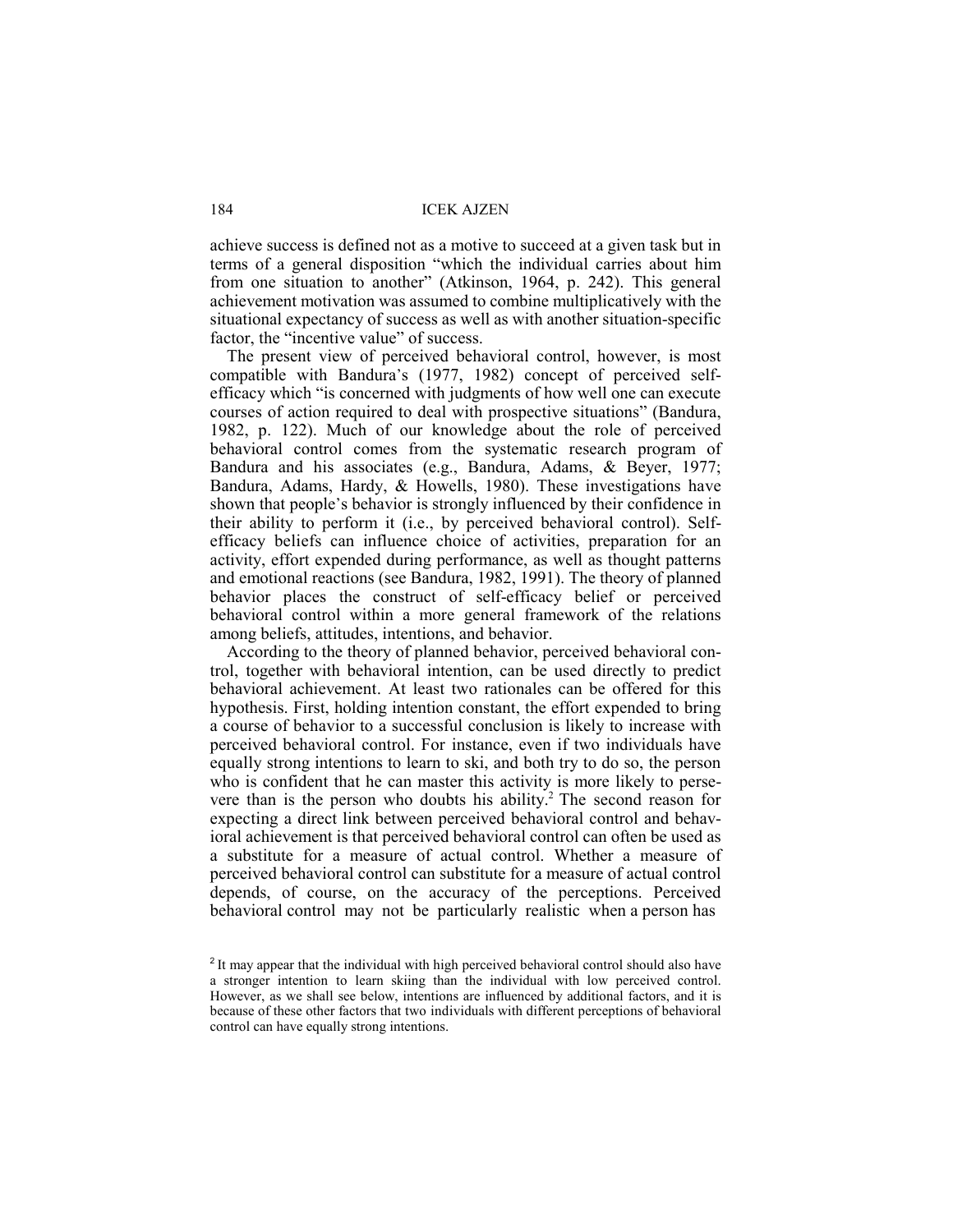relatively little information about the behavior, when requirements or available resources have changed, or when new and unfamiliar elements have entered into the situation. Under those conditions, a measure of perceived behavioral control may add little to accuracy of behavioral prediction. However, to the extent that perceived control is realistic, it can be used to predict the probability of a successful behavioral attempt (Ajzen, 1985).

# *Predicting Behavior: Empirical Findings*

According to the theory of planned behavior, performance of a behavior is a joint function of intentions and perceived behavioral control. For accurate prediction, several conditions have to be met. First, the measures of intention and of perceived behavioral control must correspond to (Ajzen & Fishbein, 1977) or be compatible with (Ajzen, 1988) the behavior that is to be predicted. That is, intentions and perceptions of control must be assessed in relation to the particular behavior of interest, and the specified context must be the same as that in which the behavior is to occur. For example, if the behavior to be predicted is "donating money to the Red Cross," then we must assess intentions "to donate money to the Red Cross" (not intentions "to donate money" in general nor intentions "to help the Red Cross"), as well as perceived control over "donating money to the Red Cross." The second condition for accurate behavioral prediction is that intentions and perceived behavioral control must remain stable in the interval between their assessment and observation of the behavior. Intervening events may produce changes in intentions or in perceptions of behavioral control, with the effect that the original measures of these variables no longer permit accurate prediction of behavior. The third requirement for predictive validity has to do with the accuracy of perceived behavioral control. As noted earlier, prediction of behavior from perceived behavioral control should improve to the extent that perceptions of behavioral control realistically reflect actual control.

The relative importance of intentions and perceived behavioral control in the prediction of behavior is expected to vary across situations and across different behaviors. When the behavior/situation affords a person complete control over behavioral performance, intentions alone should be sufficient to predict behavior, as specified in the theory of reasoned action. The addition of perceived behavioral control should become increasingly useful as volitional control over the behavior declines. Both, intentions and perceptions of behavioral control, can make significant contributions to the prediction of behavior, but in any given application, one may be more important than the other and, **in** fact, only one of the two predictors may be needed.

*Intentions and behavior.* Evidence concerning the relation between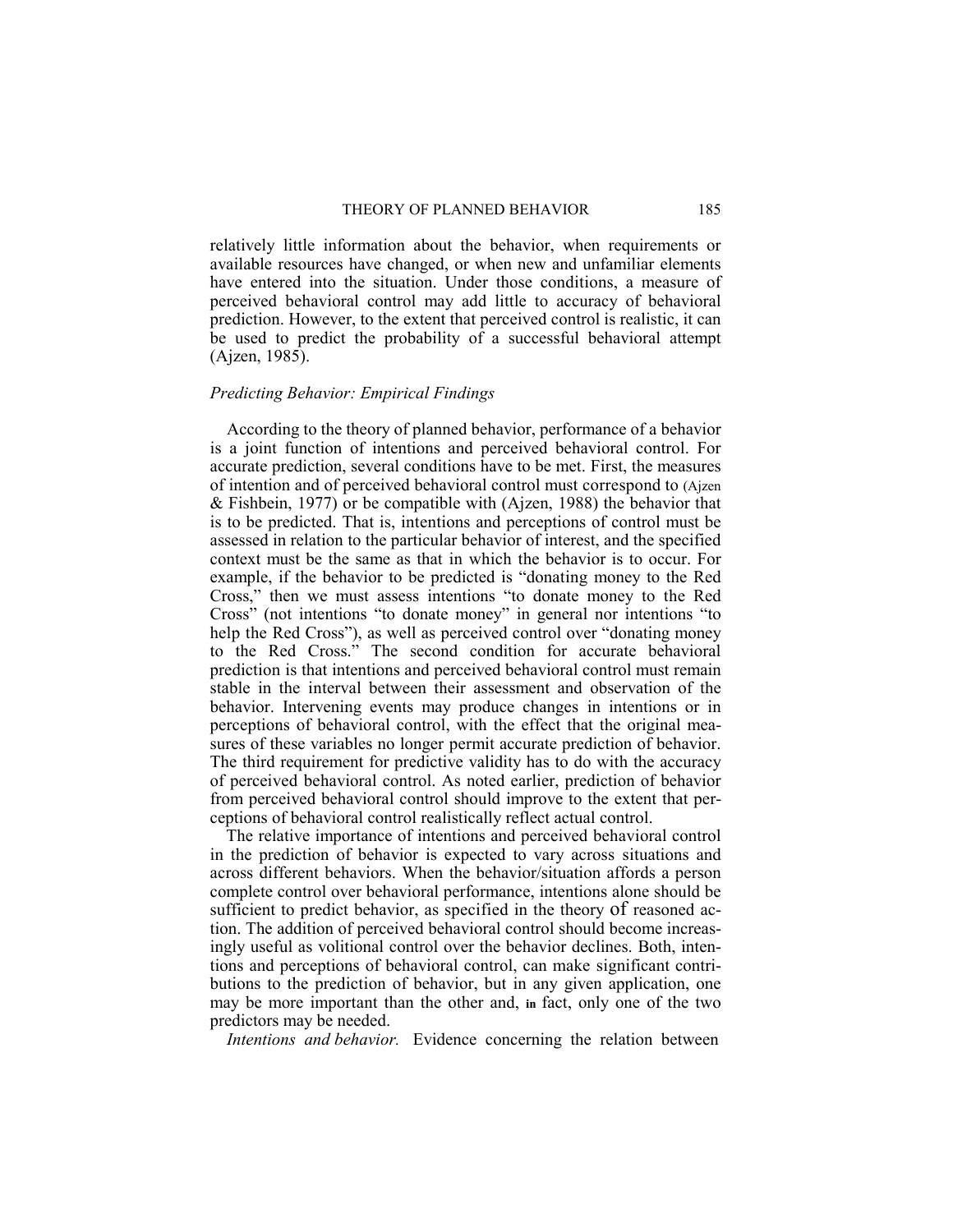intentions and actions has been collected with respect to many different types of behaviors, with much of the work done in the framework of the theory of reasoned action. Reviews of this research can be found in a variety of sources (e.g., Ajzen, 1988; Ajzen & Fishbein, 1980; Canary & Seibold, 1984; Sheppard, Hartwick, & Warshaw, 1988). The behaviors involved have ranged from very simple strategy choices in laboratory games to actions of appreciable personal or social significance, such as having an abortion, smoking marijuana, and choosing among candidates in an election. As a general rule it is found that when behaviors pose no serious problems of control, they can be predicted from intentions with considerable accuracy (see Ajzen, 1988; Sheppard, Hartwick, & Warshaw, 1988). Good examples can be found in behaviors that involve a choice among available alternatives. For example, people's voting intentions, assessed a short time prior to a presidential election, tend to correlate with actual voting choice in the range of *.75* to .80 (see Fishbein & Ajzen, 1981). A different decision is at issue in a mother's choice of feeding method (breast versus bottle) for her newborn baby. This choice was found to have a correlation of .82 with intentions expressed several weeks prior to delivery (Manstead, Proffitt, & Smart, 1983).

*Perceived behavioral control and behavior.* In this article, however, we focus on situations **in** which it may be necessary to go beyond totally controllable aspects of human behavior. We thus turn to research conducted in the framework of the theory of planned behavior, research that has tried to predict behavior by combining intentions and perceived behavioral control. Table 1 summarizes the results of several recent studies that have dealt with a great variety of activities, from playing video games and losing weight to cheating, shoplifting, and lying.

Looking at the first four columns of data, it can be seen that both predictors, intentions and perceived behavioral control, correlate quite well with behavioral performance. The regression coefficients show that in the first five studies, each of the two antecedent variables made a significant contribution to the prediction of behavior. In most of the remaining studies, intentions proved the more important of the two predictors; only in the case of weight loss (Netemeyer, Burton, & Johnston, 1990; Schifter & Ajzen, 1985) did perceived behavioral control overshadow the contribution of intention.

The overall predictive validity of the theory of planned behavior is shown by the multiple correlations in the last column of Table 1. It can be seen that the combination of intentions and perceived behavioral control

<sup>3</sup>Intention–behavior correlations are, of course, not always as high as this. Lower correlations can be the result of unreliable or invalid measures (see Sheppard. Hartwick, & Warshaw, 1988) or, as we shall see below, due to problems of volitional control.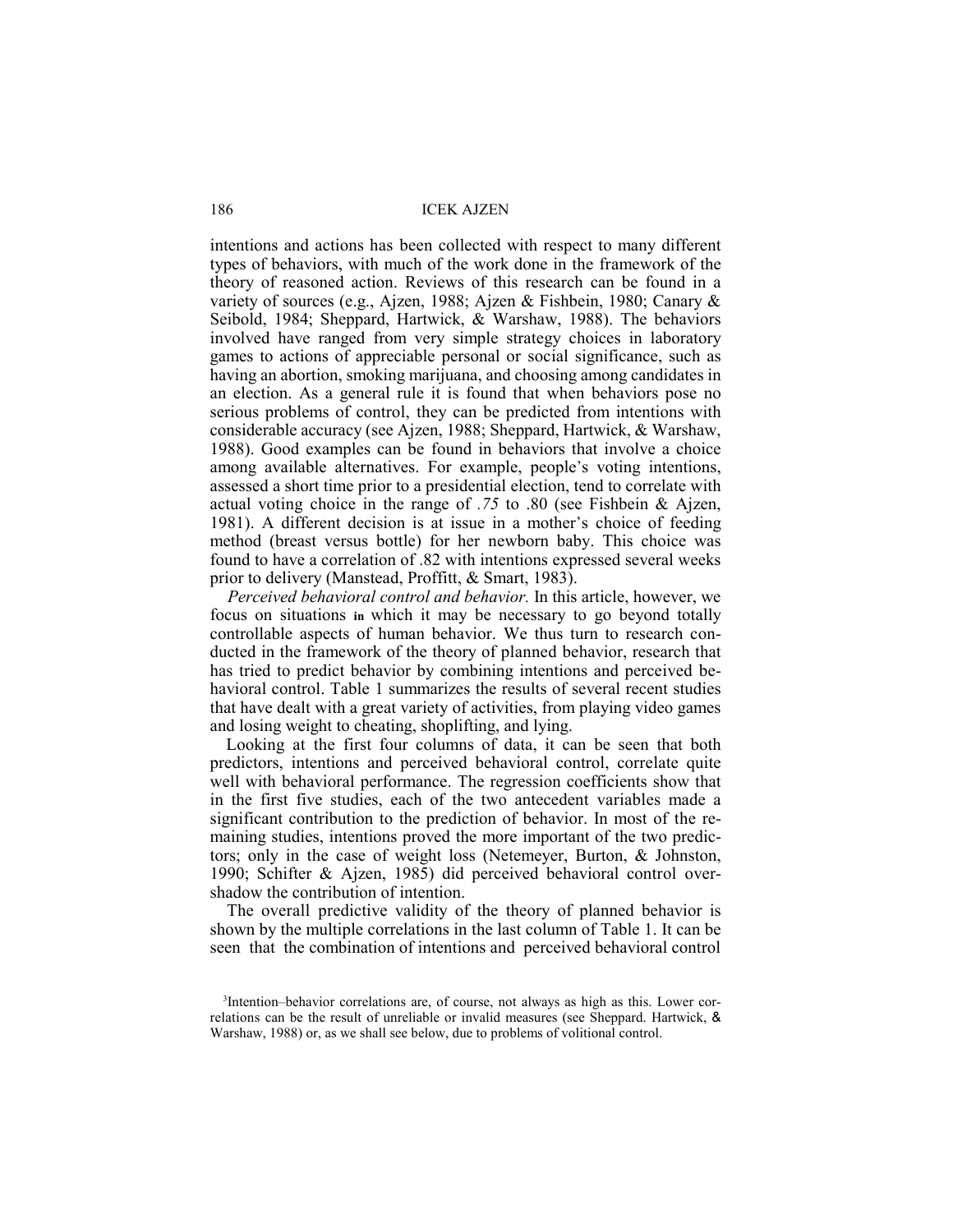TABLE 1 PREDICTION OF BEHAVIOR (B) FROM INTENTION (I) AND PERCEIVED BEHAVIORAL CONTROL (PBC)

|                                    |                                            |     | Correlations |        | Regression<br>coefficients |                  |
|------------------------------------|--------------------------------------------|-----|--------------|--------|----------------------------|------------------|
| Study                              | Activity                                   | I   | PRC          | I      | PRC                        | $\boldsymbol{R}$ |
| van Ryn & Vinokur (1990)           | Job search, 10-activity index              |     |              |        |                            |                  |
|                                    | 1-month behavior post-test <sup>a</sup>    | .41 | .20          | .38    | .13                        | .42              |
| Doll & Ajzen (1990)                | Playing six video games                    |     |              |        |                            |                  |
|                                    | Mean within-subjects                       | .49 | 48           | 14     | 12                         | .51              |
| Schlegel et al. (1990)             | Problem drinking<br>— frequency            | .47 | .48          | .28    | .32                        | .53              |
|                                    | — quantity                                 | .41 | .60          | .29    | .43                        | .64              |
| Ajzen & Driver (in press, a)       | Five leisure activities                    |     |              |        |                            |                  |
|                                    | Mean within-subjects                       | .75 | .73          | .46    | .37                        | .78              |
| Locke et al. $(1984)$ <sup>b</sup> | Performance on cognitive task <sup>a</sup> | .57 | .61          | .34    | .42                        | .66              |
| <b>Watters (1989)</b>              | Election participation                     | .45 | .31          | .39    | .19                        | .49              |
|                                    | Voting choice                              | .84 | .76          | .80    | $.05*$                     | .84              |
| Netemeyer, Burton, & Johnston      | Election participation <sup>a</sup>        | .41 | .15          | .52    | $.18*$                     | .43              |
| (1990)                             | Losing weight <sup>a</sup>                 | .18 | .22          | $.08*$ | .18                        | .23              |
| Schifter & Ajzen (1985)            |                                            |     |              |        |                            |                  |
| Madden, Ellen, & Ajzen (in         | Losing weight                              | 25  | 41           | $.09*$ | 39                         | 44               |
| press)                             | 10 common activities                       |     |              |        |                            |                  |
| Ajzen & Madden (1986)              | Mean within-subjects                       | .38 | .28          | .34    | .17                        | .42              |
|                                    | Attending class                            | .36 | .28          | .30    | $.11*$                     | .37              |
|                                    | Getting an 'A' in a course                 |     |              |        |                            |                  |
|                                    | Beginning of semester                      | .26 | $.11*$       | .26    | $-.01*$                    | .26              |
|                                    | End of semester                            | .39 | .38          | .27    | .26                        | .45              |
|                                    |                                            |     |              |        |                            |                  |
| Beck & Ajzen (in press)            | CCheating, shoplifting, lying-mean         | .52 | .44          | .46    | .08*                       | .53              |
| Netemever. Andrews, &              | GGiving a gift - mean                      |     |              |        |                            |                  |
| Durvasula (1990)                   | over five items                            | .52 | .24          | .52    | $.02*$                     | .53              |

\* Not significant; all other coefficients significant at p < .05.

<sup>a</sup> Not a direct test of the theory of planned behavior.

**b** Secondary analysis.

permitted significant prediction of behavior in each case, and that many of the multiple correlations were of substantial magnitude. The multiple correlations ranged from .20 to .78, with an average of *.51.* Interestingly, the weakest predictions were found with respect to losing weight and getting an 'A' in a course. Of all the behaviors considered, these two would seem to be the most problematic in terms of volitional control, and in terms of the correspondence between perceived and actual control. Some confirmation of this speculation can be found in the study on academic performance (Ajzen  $\&$  Madden, 1986) in which the predictive validity of perceived behavioral control improved from the beginning to the end of the semester, presumably because perceptions of ability to get an 'A' in the course became more realistic.

Another interesting pattern of results occurred with respect to political behavior. Voting choice in the 1988 presidential election (among respondents who participated in the election) was highly consistent ( $\vec{r} = .84$ ) with previously expressed intentions (Watters, 1989). Voting choice, of course, poses no problems in terms of volitional control, and perceptions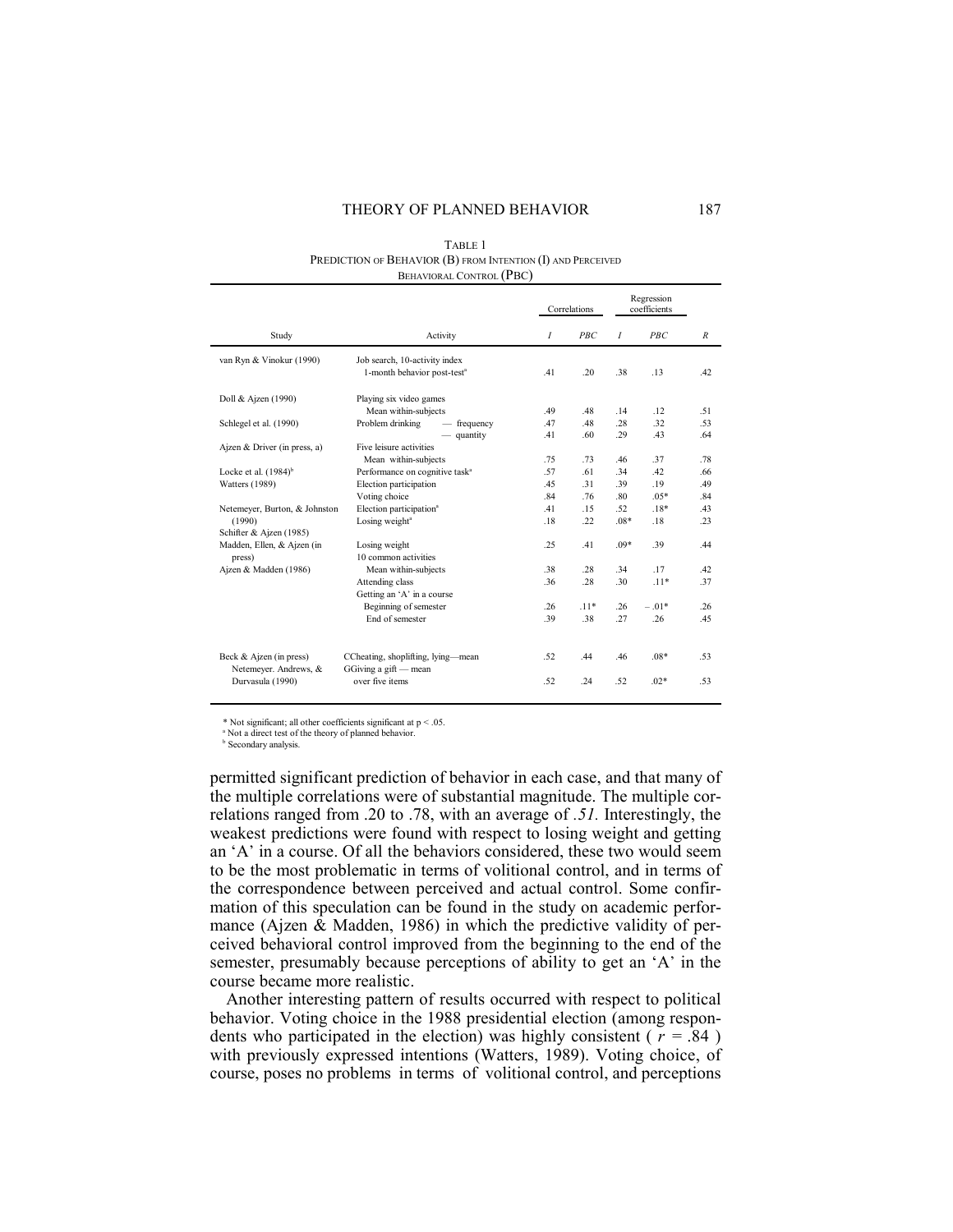of behavioral control were found to be largely irrelevant. In contrast, participating in an election can be subject to problems of control even if only registered voters are considered: lack of transportation, being ill, and other unforeseen events can make participation in an election relatively difficult. In Watters's (1989) study of the 1988 presidential election, perceived behavioral control indeed had a significant regression coefficient, although this was not found to be the case in a study of participation in a gubernatorial election primary (Netemeyer *et a!.,* 1990).

*Intention x control interaction.* We noted earlier that past theory as well as intuition would lead us to expect an interaction between motivation and control. In the context of the theory of planned behavior, this expectation implies that intentions and perceptions of behavioral control should interact in the prediction of behavior. Seven of the studies shown in Table I included tests of this hypothesis (Doll & Ajzen, 1990; Ajzen & Driver, in press, a; Watters, 1989; Schifter & Ajzen, 1985; Ajzen & Madden, 1986; Beck & Ajzen, 1990). Of these studies, only one (Schifter & Ajzen, 1985) obtained a marginally significant (p **<** .10) linear x linear interaction between intentions to lose weight and perceptions of control over this behavioral goal. In the remaining six studies there was no evidence for an interaction of this kind. It is not clear why significant interactions failed to emerge in these studies, but it is worth noting that linear models are generally found to account quite well for psychological data, even when the data set is known to have been generated by a multiplicative model (Birnbaum, 1972; Busemeyer & Jones, 1983).

# *Predicting Intentions: Attitudes, Subjective Norms, and Perceived Behavioral Control*

The theory of planned behavior postulates three conceptually independent determinants of intention. The first is the *attitude toward the behavior* and refers to the degree to which a person has a favorable or unfavorable evaluation or appraisal of the behavior in question. The second predictor is a social factor termed *subjective norm;* it refers to the perceived social pressure to perform or not to perform the behavior. The third antecedent of intention is the degree of *perceived behavioral control* which, as we saw earlier, refers to the perceived ease or difficulty of performing the behavior and it is assumed to reflect past experience as well as anticipated impediments and obstacles. As a general rule, the more favorable the attitude and subjective norm with respect to a behavior, and the greater the perceived behavioral control, the stronger should be an individual's intention to perform the behavior under consideration. The relative importance of attitude, subjective norm, and perceived behavioral control in the prediction of intention is expected to vary across behaviors and situations. Thus, in some applications it may be found that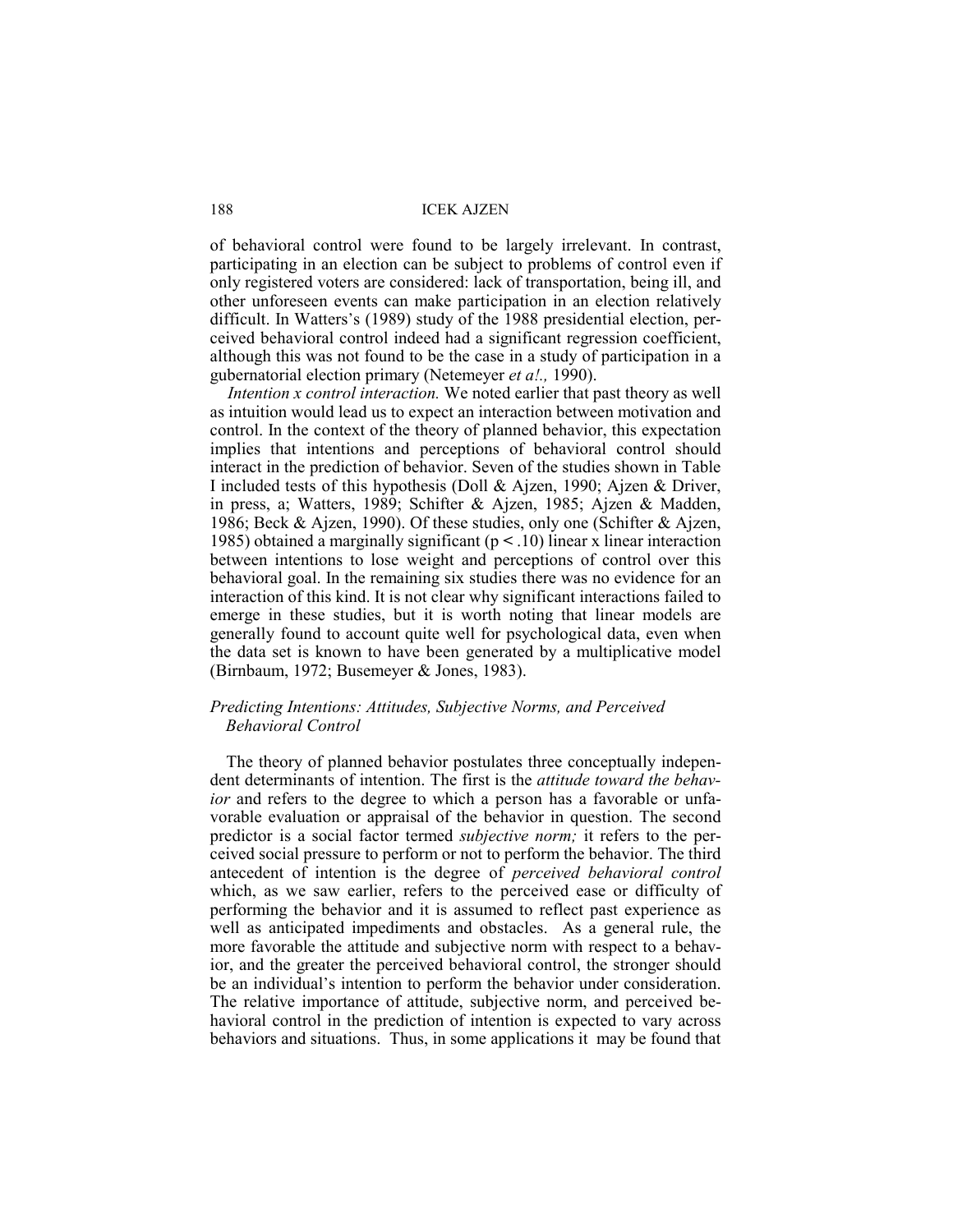only attitudes have a significant impact on intentions, in others that attitudes and perceived behavioral control are sufficient to account for intentions, and in still others that all three predictors make independent contributions.

### *Predicting Intentions: Empirical Findings*

A number of investigators have begun to rely on the theory of planned behavior in their attempts to predict and understand people\*s intentions to engage in various activities. Table 2 summarizes the results of 16 studies that have been conducted in the past *5* years. Some of these studies were already mentioned earlier in the context of predicting behavior from intentions and perceptions of control (see Table 1); the added investigations in Table 2 assessed attitudes, subjective norms, perceived behavioral control, and intentions, but they contained no measure of behavior.

Inspection of the last column in Table 2 reveals that a considerable amount of variance in intentions can be accounted for by the three predictors in the theory of planned behavior. The multiple correlations ranged from a low of .43 to a high of .94, with an average correlation of .71. Equally important, the addition of perceived behavioral control to the model led to considerable improvements in the prediction of intentions; the regression coefficients of perceived behavioral control were significant in every study. Note also that, with only one exception, attitudes toward the various behaviors made significant contributions to the prediction of intentions, whereas the results for subjective norms were mixed, with no clearly discernible pattern. This finding suggests that, for the behaviors considered, personal considerations tended to overshadow the influence of perceived social pressure.

### THE ROLE OF BELIEFS IN HUMAN BEHAVIOR

True to its goal of *explaining* human behavior, not merely predicting it, the theory of planned behavior deals with the antecedents of attitudes, subjective norms, and perceived behavioral control, antecedents which in the final analysis determine intentions and actions. At the most basic level of explanation, the theory postulates that behavior is a function of salient information, or beliefs, relevant to the behavior. People can hold a great many beliefs about any given behavior, but they can attend to only a relatively small number at any given moment (see Milier, 1956). It is these *salient* beliefs that are considered to be the prevailing determinants of a person's intentions and actions. Three kinds of salient beliefs are distinguished: *behavioral beliefs* which are assumed to influence attitudes toward the behavior, *normative beliefs* which constitute the underlying determinants of subjective norms, and *control beliefs* which provide the basis for perceptions of behavioral control.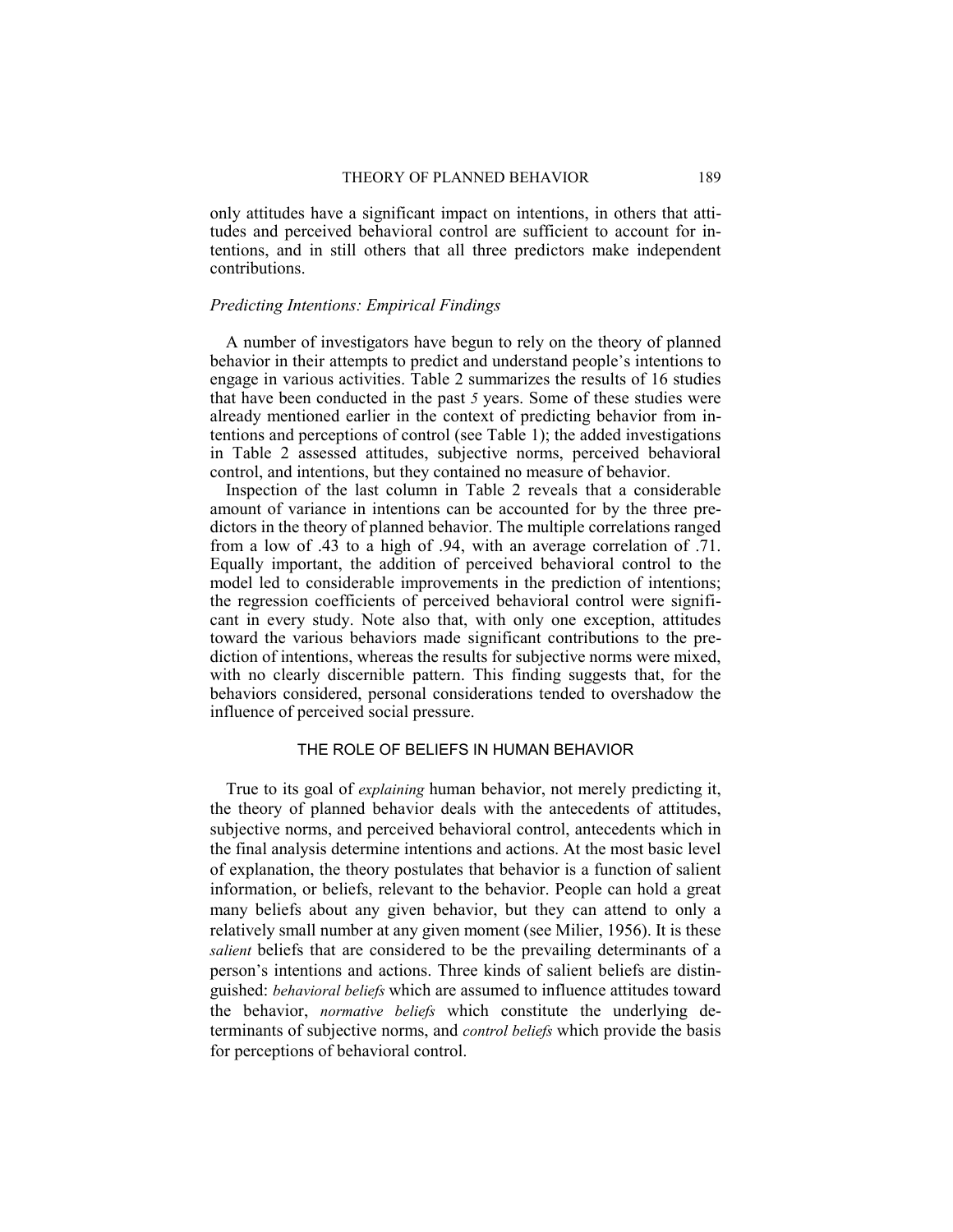TABLE 2<br>Prediction of Intention (I) from Attitude Toward the Behavior (A5B), Subjective Norm (Sn), and PERCEIVED BEHAVIORAL CONTROL (PBC)

|                              |                                          | Correlations |         |            | Regression coefficients |         |     |              |
|------------------------------|------------------------------------------|--------------|---------|------------|-------------------------|---------|-----|--------------|
| Study                        | Intention                                | $A_{\rm R}$  | SN      | <b>PBC</b> | $A_{R}$                 | SΝ      | PBC | $\mathbb{R}$ |
| van Ryn & Vinokur (1990)     | Search for a job <sup>a</sup>            | .63          | .55     | .20        | .48                     | .35     | .07 | .71          |
| Doil & Ajzen $(1990)$        | Play six video games                     |              |         |            |                         |         |     |              |
|                              | Mean within-subjects                     | .92          | .54     | .87        | .46                     | .17     | .43 | .94          |
| Schlegel eta). (1990)        | Get drunk <sup>a</sup>                   | .63          | .41     | .58        | .41                     | .15     | .36 | .72          |
| Aizen & Driver (in press, a) | Five leisure intentions                  |              |         |            |                         |         |     |              |
|                              | Mean within-subjects                     | .59          | .70     | .80        | .28                     | $.09*$  | .62 | .85          |
| <b>Watters</b> (1989)        | Participate in election <sup>a</sup>     | .39          | $.13*$  | .30        | .32                     | $.03*$  | .20 | .43          |
|                              | Voting choice                            | .91          | .67     | .89        | .54                     | $.06*$  | .39 | .94          |
| Netemeyer, Burton,           | Participate in elections                 | .33          | .34     | .62        | $.10*$                  | $.10*$  | .54 | .64          |
| & Johnston (1990)            | Lose weigh $a$                           | .33          | .14     | .31        | .24                     | $-.02$  | .47 | .56          |
| Schifter & Ajzen (1985)      | Lose weight                              | .62          | .44     | .36        | .79                     | .17     | .30 | .74          |
| Madden, Ellen, & Aizen       | 10 common activities                     |              |         |            |                         |         |     |              |
| (in press)                   | Mean within-subjects                     | .52          | .36     | .37        | .43                     | .22     | .26 | .63          |
| Aizen & Madden (1986)        | Attend class                             | .51          | .35     | .57        | .32                     | .36     | .44 | .68          |
|                              | Get an $A'$ in a course <sup>b</sup>     | .48          | $.11*$  | .44        | .50                     | $-.09*$ | .45 | .65          |
| Beck & Ajzen (in press)      | Cheat, shoplift, lie                     |              |         |            |                         |         |     |              |
|                              | Mean                                     | .68          | .40     | .77        | .29                     | $.05*$  | .59 | .81          |
| Netemeyer, Andrews,          | Give a gift                              |              |         |            |                         |         |     |              |
| & Durvasula (1990)           | Mean over five items <sup>a</sup>        | .51          | .38     | .44        | .36                     | $.08*$  | .20 | .56          |
| Parker et al. (1990)         | Commit traffic violations                |              |         |            |                         |         |     |              |
|                              | Mean over four violations <sup>a</sup>   | .26          | .48     | .44        | .15                     | .28     | .33 | .60          |
| Beale & Manstead (1991)      | Limit infants' sugar intake <sup>c</sup> | .43          | .33     | .52        | .26                     | $.16*$  | .40 | .60          |
| Godin, Vezina, & Leclerc     |                                          |              |         |            |                         |         |     |              |
| (1989)                       | Exercise after giving birth <sup>a</sup> | .50          | $-.01*$ | .60        | .76                     | $-.24$  | .84 | .94          |
| Godin et al. (3990)          | Exercise after coronary <sup>a</sup>     | .42          | $.13*$  | .50        | .25                     | $.01*$  | .39 | .55          |
| Otis, Godin, & Lambert       |                                          |              |         |            |                         |         |     |              |
| (in press)                   | Use condoms <sup>a</sup>                 | .62          | .42     | .29        | .52                     | .26     | .17 | .69          |
|                              |                                          |              |         |            |                         |         |     |              |

\* Not significant; all other coefficient's significant at  $p < .05$ .

a Secondary analysis.

Î.

<sup>b</sup> Beginning of semester.

c Control group, second interview.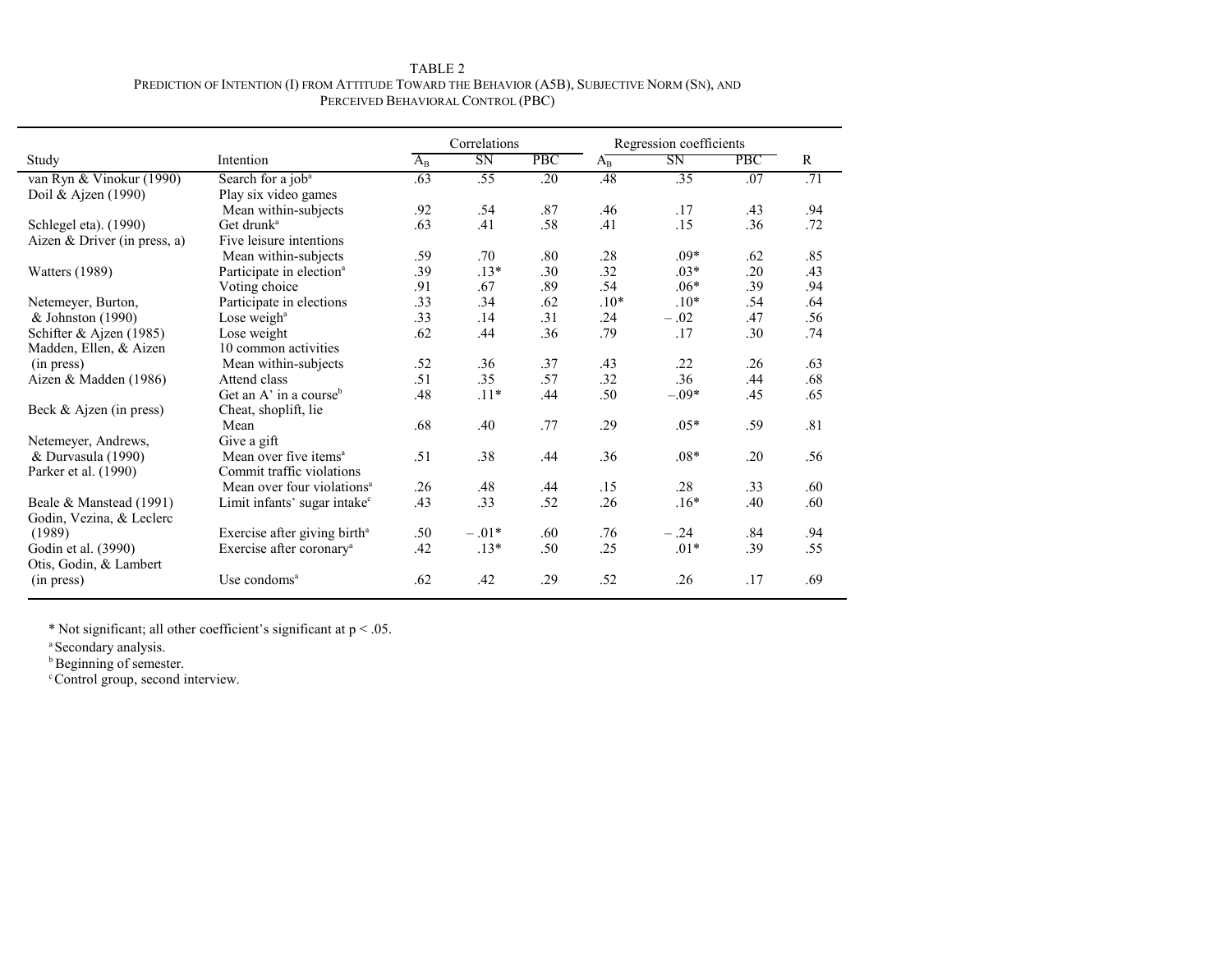# *Behavioral Beliefs and Attitudes toward Behaviors*

Most contemporary social psychologists take a cognitive or information-processing approach to attitude formation. This approach is exemplified by Fishbein and Ajzen\*s *(1975)* expectancy-value model of attitudes. According to this model, attitudes develop reasonably from the beliefs people hold about the object of the attitude. Generally speaking, we form beliefs about an object by associating it with certain attributes, i.e., with other objects, characteristics, or events. In the case of attitudes toward a behavior, each belief links the behavior to a certain outcome, or to some other attribute such as the cost incurred by performing the behavior. Since the attributes that come to be linked to the behavior are already valued positively or negatively, we automatically and simultaneously acquire an attitude toward the behavior. In this fashion, we learn to favor behaviors we believe have largely desirable consequences and we form unfavorable attitudes toward behaviors we associate with mostly undesirable consequences. Specifically, the outcome's subjective value contributes to the attitude in direct proportion to the strength of the belief, i.e., the subjective

$$
A \propto \sum b_i e_i \tag{1}
$$

probability that the behavior will produce the outcome in question. As shown in Eq. (1), the strength of each salient belief *(b)* is combined in a multiplicative fashion with the subjective evaluation *(e)* of the belief's attribute, and the resulting products are summed over the *n* salient beliefs. A person's attitude  $(A)$  is directly proportional  $(\sim)$  to this summative belief index.

We can explore an attitude's informational foundation by eliciting salient beliefs about the attitude object and assessing the subjective probabilities and values associated with the different beliefs. In addition, by combining the observed values in accordance with Eq. (1), we obtain an estimate of the attitude itself, an estimate that represents the respondent's evaluation of the object or behavior under consideration. Since this estimate is based on salient beliefs about the attitude object, it may be termed a belief-based measure of attitude. If the expectancy-value model specified in Eq. (1) is valid, the belief-based measure of attitude should correlate well with a standard measure of the same attitude.

A great number of studies have, over the years, tested the general expectancy-value model of attitude as well as its application to behavior. In a typical study, a standard, global measure of attitude is obtained, usually by means of an evaluative semantic differential, and this standard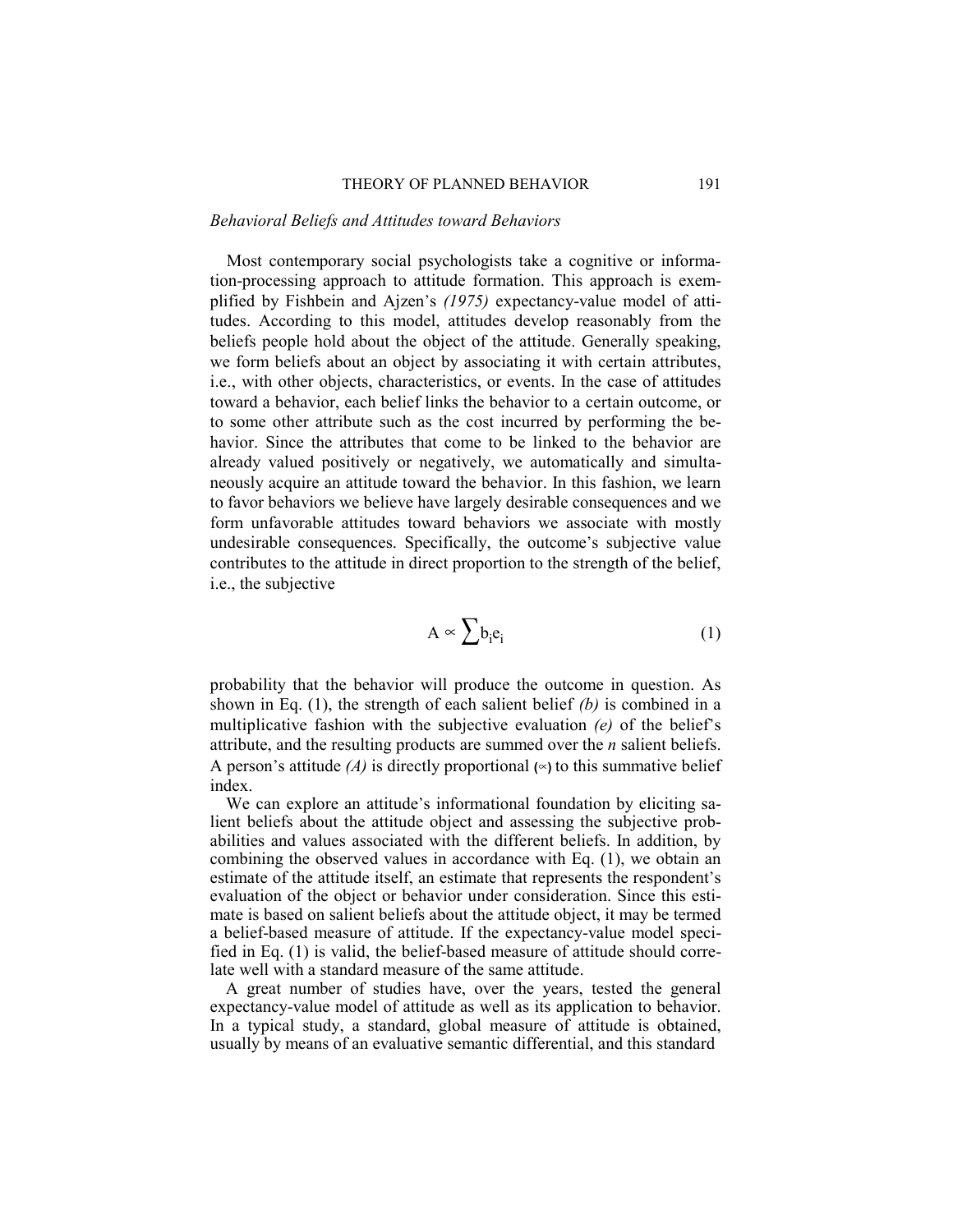measure is then correlated with an estimate of the same attitude based on salient beliefs (e.g., Ajzen, 1974; Fishbein, 1963, Fishbein & Ajzen, 1981; Jaccard & Davidson, 1972; Godin & Shephard, 1987; Insko, Blake, Cialdini, & Mulaik, 1970; Rosenberg, *1956).* The results have generally supported the hypothesized relation between salient beliefs and attitudes, although the magnitude of this relation has sometimes been disappointing.

Various factors may be responsible for relatively low correlations between salient beliefs and attitudes. First, of course, there is the possibility that the expectancy-value model is an inadequate description of the way attitudes are formed and structured. For example, some investigators (e.g., Valiquette, Valois, Desharnais, & Godin, 1988) have questioned the multiplicative combination of beliefs and evaluations in the expectancyvalue model of attitude. Most discussions of the model, however, have focused on methodological issues.

*Belief salience.* It is not always recognized that the expectancy-value model of attitude embodied in the theories of reasoned action and planned behavior postulates a relation between a person\*s *salient* beliefs about the behavior and his or her attitude toward that behavior. These salient beliefs must be elicited from the respondents themselves, or in pilot work from a sample of respondents that is representative of the research population. An arbitrarily or intuitively selected set of belief statements will tend to include many associations to the behavior that are not salient in the population, and a measure of attitude based on responses to such statements need not correlate highly with a standard measure of the attitude in question. Generally speaking, results of empirical investigations suggest that when attitudes are estimated on the basis of salient beliefs, correlations with a standard measure tend to be higher than when they are estimated on the basis of an intuitively selected set of beliefs (see Fishbein & Ajzen, 1975, Chap. 6, for a discussion). Nevertheless, as we will see below, correlations between standard and belief-based measures are sometimes of only moderate magnitude even when salient beliefs are used.

*Optimal scaling.* A methodological issue of considerable importance that has not received sufficient attention has to do with the scaling of belief and evaluation items. In most applications of the theory of planned behavior, belief strength is assessed by means of a 7-point graphic scale (e.g., *likely–unlikely)* and evaluation by means of a 7-point evaluative scale (e.g., *good–bad)*. There is nothing in the theory, however, to inform us whether responses to these scales should be scored in a *unipolar* fashion (e.g., from 1 to 7, or from 0 to 6) or in a *bipolar* fashion (e.g., from -3 to + 3). Belief strength *(b)* is defined as the subjective probability that a given behavior will produce a certain outcome (see Fishbein & Ajzen, 1975). In light of this definition, it would seem reasonable to subject the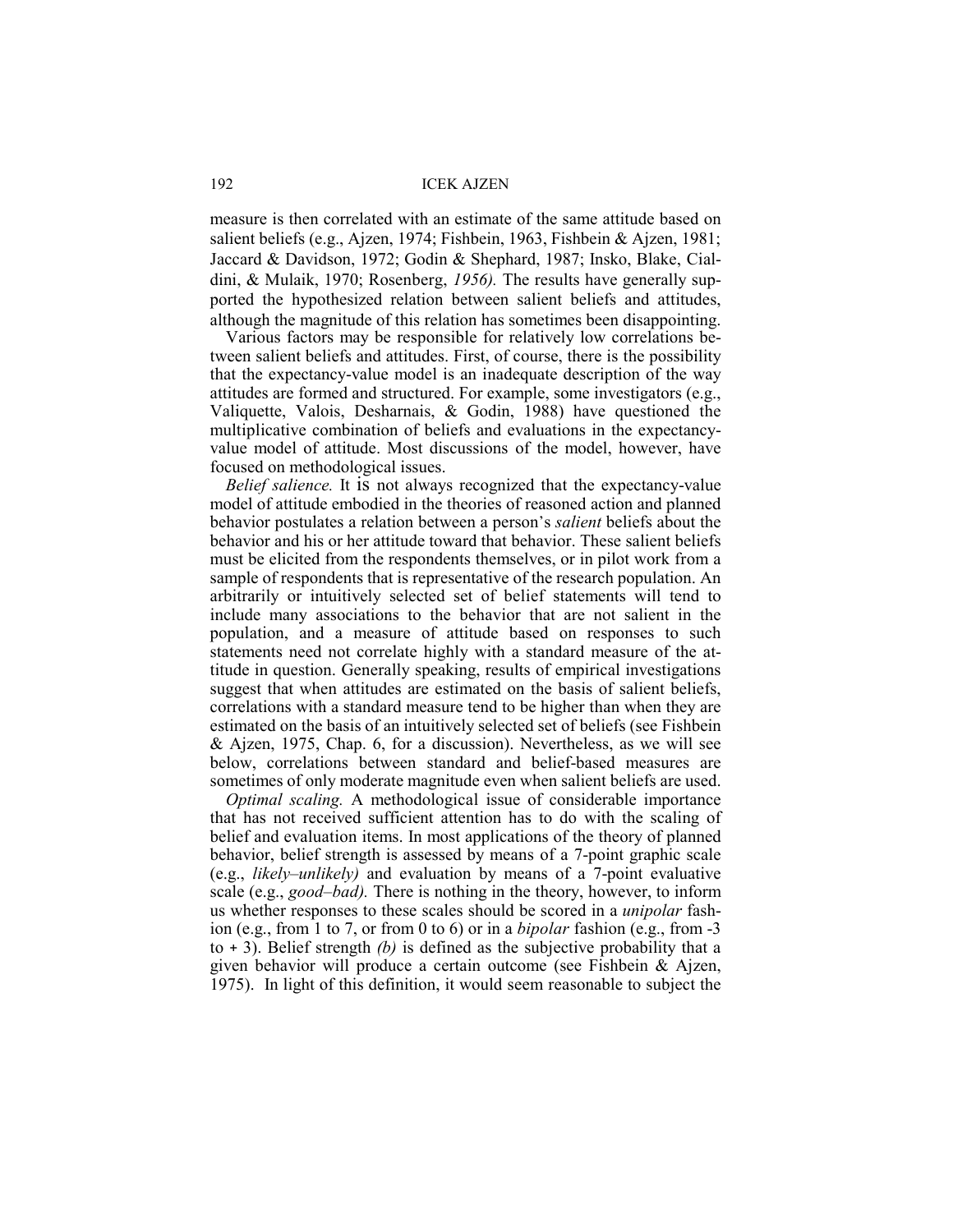measure of belief strength to unipolar scoring, analogous to the 0-to-1 scale of objective probabilities. In contrast, evaluations *(e),* like attitudes, are usually assumed to form a bipolar continuum, from a negative evaluation on one end to a positive evaluation on the other (see Pratkanis, 1989, for a discussion of unipolar versus bipolar attitude structures).

From a measurement perspective, however, either type of scoring could be applied with equal justification. Rating scales of the kind used in research on the expectancy-value model can at best be assumed to meet the requirements of equal-interval measures. As such, it is permissible to apply any linear transformation to the respondents' ratings without altering the measure's scale properties (see, e.g., Dawes, 1972). Going from a bipolar to a unipolar scale, or vice versa, is of course a simple linear transformation in which we add or subtract a constant from the obtained values.4

There is thus no rational a priori criterion we can use to decide how the belief and evaluation scales should be scored (cf., Schmidt, 1973). A relatively easy solution to this problem was suggested by Holbrook (1977; see also Orth, 1985). Let *B* represent the constant to be added or subtracted in the rescaling of belief strength, and *E* the constant to be added or subtracted in the rescaling of outcome evaluations. The expectancyvalue model shown in Eq. (1) can then be rewritten as

$$
A \propto \sum_{i} (b_i + B)(e_i + E).
$$

Expanded, this becomes

$$
A \propto \sum b_i e_i + B \sum e_i + E \sum b_i + BE
$$

and, disregarding the constant *BE,* we can write

$$
A \propto \sum b_i e_i + B \sum e_i + E \sum b_i
$$

To estimate the rescaling parameters *B* and *E,* we regress the standard attitude measure, which serves as the criterion, on  $\sum b_i e_i$ ,  $\sum b_i$  and  $\sum e_i$ , and then divide the unstandardized regression coefficients of  $\sum b_i$  and  $\sum e_i$  by the coefficient obtained for  $\sum b_i e_i$ . The resulting value for the coefficient of  $\Sigma$ e<sub>i</sub> provides a least-squares estimate of *B*, the rescaling constant for belief strength, and the value for the coefficient of  $\sum b_i$  serves as a least-squares estimate of *E*, the rescaling constant for outcome evaluation.

<sup>4</sup> Note, however, that a linear transformation of *b* or *e* results *in a nonlinear* transformation of the *b* x *e* product term.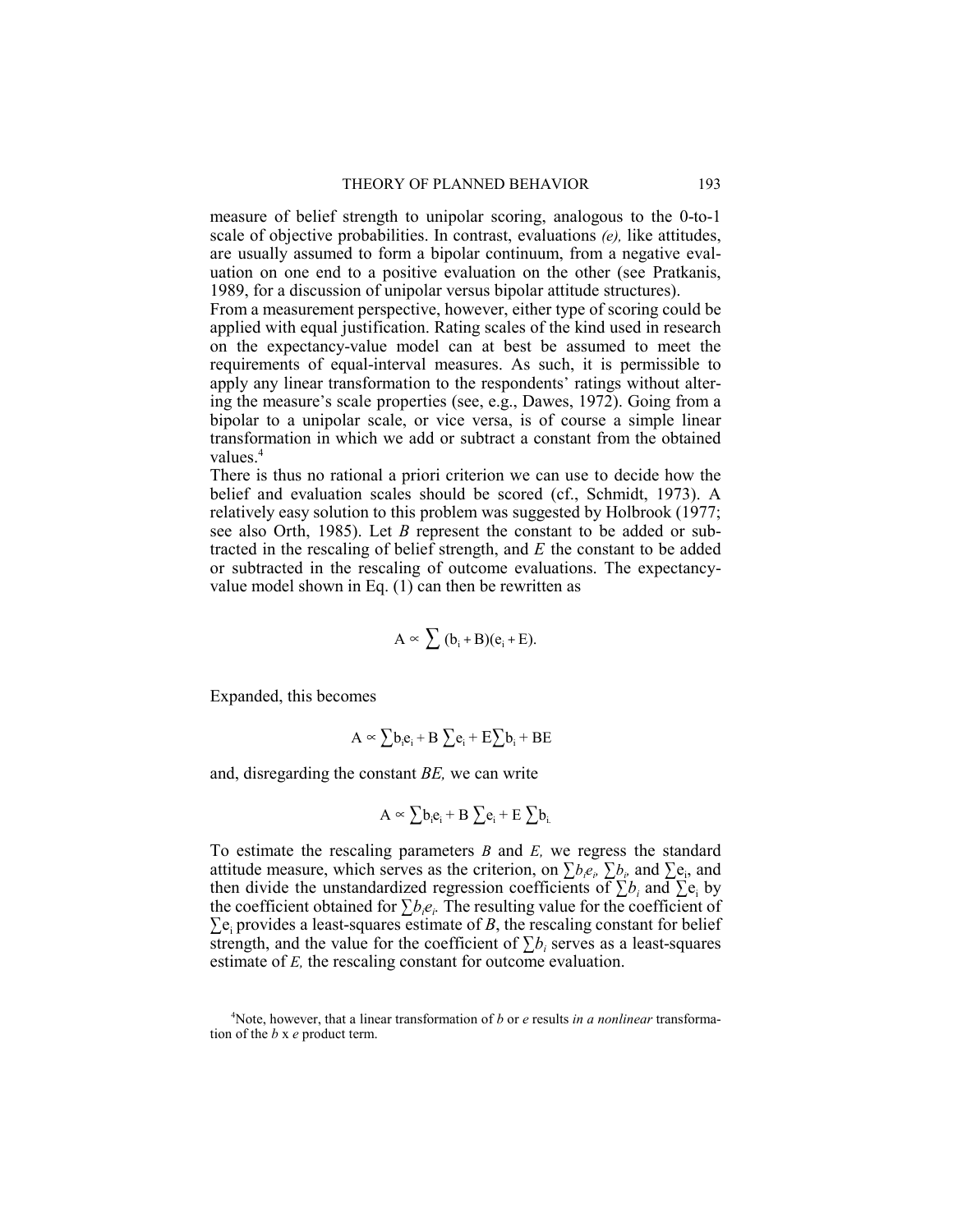*An empirical illustration.* To illustrate the use of optimal rescaling coefficients, we turn to a recent study on leisure behavior (Ajzen & Driver, in press, b). In this study, college students completed a questionnaire concerning five different leisure activities: spending time at the beach, outdoor jogging or running, mountain climbing, boating, and biking. A standard semantic differential scale was used to assess global evaluations of each activity. For the belief-based attitude measures, pilot subjects had been asked to list costs and benefits of each leisure activity. The most frequently mentioned beliefs were retained for the main study. With respect to spending time at the beach, for example, the salient beliefs included such costs and benefits as *developing skin cancer* and *meeting people of the opposite sex.*

The first column **in** Table 3 provides baseline correlations between the semantic differential and the belief-based attitude measures for the case of scoring *b* from ito 7 and *e* from  $-3$  to  $+3$ . The correlations in the second column were obtained when *b* and *e* were both scaled in a bipolar fashion. The third column presents the correlations that are obtained after optimal rescaling, and the last two columns contain the optimal rescaling parameters *B* and *E* for the case of unipolar belief strength and bipolar evaluation. Note first that bipolar scoring of belief strength (in addition to bipolar scoring of evaluations) produced stronger correlations with the global attitude measure than did unipolar scoring of beliefs. Inspection of the rescaling constants similarly shows the need to move to bipolar scoring of belief strength, and to leave intact the bipolar scoring of evalua-

| $A - \sum b_i e_i$ correlations                     |                             |                          |                          |                                        |                           |  |  |  |
|-----------------------------------------------------|-----------------------------|--------------------------|--------------------------|----------------------------------------|---------------------------|--|--|--|
|                                                     |                             |                          | After<br>optimal         | Rescaling constants                    |                           |  |  |  |
|                                                     | b: unipolar<br>e: bipolar   | b: bipolar<br>e: bipolar | rescaling                | B                                      | E                         |  |  |  |
| Spending time at<br>the beach<br>Outdoor jogging or | $.06*$                      | .54                      | .57                      | $-.70$                                 | .26                       |  |  |  |
| running<br>Mountain climbing<br>Boating<br>Biking   | .34<br>.25<br>.24<br>$.09*$ | .35<br>.51<br>.44<br>.35 | .41<br>.51<br>.45<br>.37 | $-.43$<br>$-4.22$<br>$-4.43$<br>$-.81$ | 1.02<br>.15<br>.12<br>.38 |  |  |  |

TABLE 3 EFFECT OF OPTIMAL RESCALING OF BELIEF STRENGTH AND OUTCOME EVALUATION ON THE RELATION BETWEEN BELIEFS AND ATTITUDES

*Note. A* = semantic differential measure of attitude, *Xb1e1* belief-based measure of attitude,  $b = \text{belief strength}, e = \text{outcome evaluation}, B = \text{optimal rescaling constant for belief}$ strength,  $E$  = optimal rescaling constant for outcome evaluation.

 $\cdot$  Not significant; all other correlations p < .05.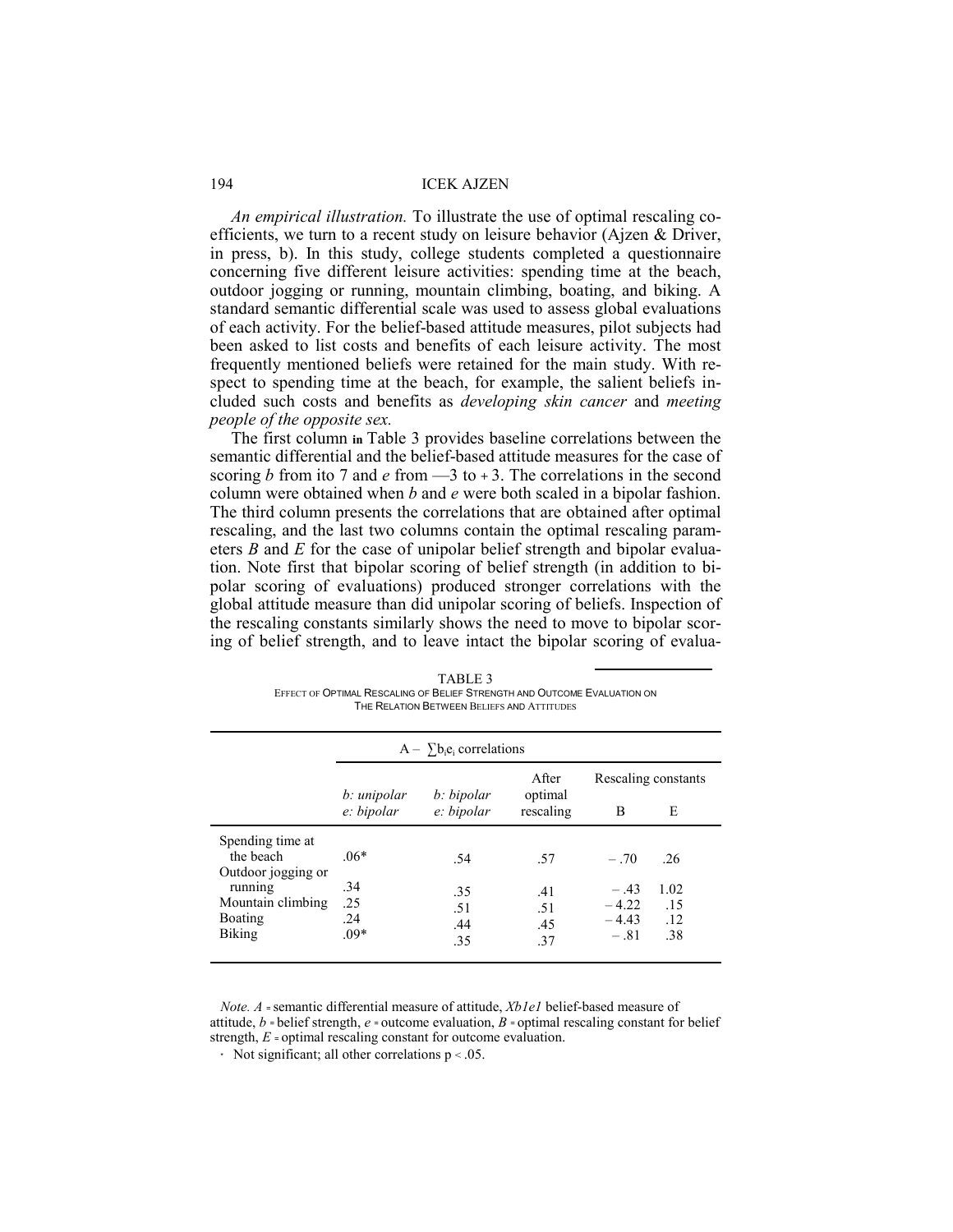tions. These findings are consistent with the usual practice of scoring both belief strength and attribute evaluations in a bipolar fashion (see Ajzen & Fishbein, 1980). In fact, applying the optimal rescaling constants greatly improved the correlations when the original belief strength was unipolar, but rarely raised the correlations above the level obtained with bipolar scoring of beliefs. It is worth noting, however, that even with optimally rescaled belief and evaluation measures, the correlations between the semantic differential and the belief-based estimates of attitude were of only moderate magnitude. The expectancy model was, at best, able to explain between 10 and 36% of the variance in the standard attitude measures. This finding is quite consistent with other recent attempts to improve the correlation between global and belief-based measures of attitude by means of optimal rescaling of beliefs and evaluations (see Doll, Ajzen, & Madden, in press).

### *Normative Beliefs and Subjective Norms*

Normative beliefs are concerned with the likelihood that important referent individuals or groups approve or disapprove of performing a given behavior. The strength of each normative belief *(n)* is multiplied by the person's motivation to comply  $(n)$  with the referent in question, and the subjective norm (SN) is directly proportional to the sum of the resulting products across the *n* salient referents, as in Eq. (2):

$$
SN \propto \sum n_i m_i \tag{2}
$$

A global measure of SN is usually obtained by asking respondents to rate the extent to which "important others" would approve or disapprove of their performing a given behavior. Empirical investigations have shown that the best correspondence between such global measures of subjective norm and belief-based measures is usually obtained with bipolar scoring of normative beliefs and unipolar scoring of motivation to comply (Ajzen & Fishbein, 1980). With such scoring, correlations between belief-based and global estimates of subjective norm are generally in the range of .40 to .80, not unlike the findings with respect to attitudes (see, e.g., Ajzen & Madden, 1986; Fishbein & Ajzen, 1981; Otis, Godin, & Lambert, in press).

As an illustration we turn again to the study on leisure behavior (Ajzen & Driver, in press, b). The salient referents for the five leisure activities elicited in the pilot study were friends, parents, boyfriend/girlfriend, brothers/sisters, and other family members. With respect to each referent, respondents rated, on a 7-point scale, the degree to which the refer-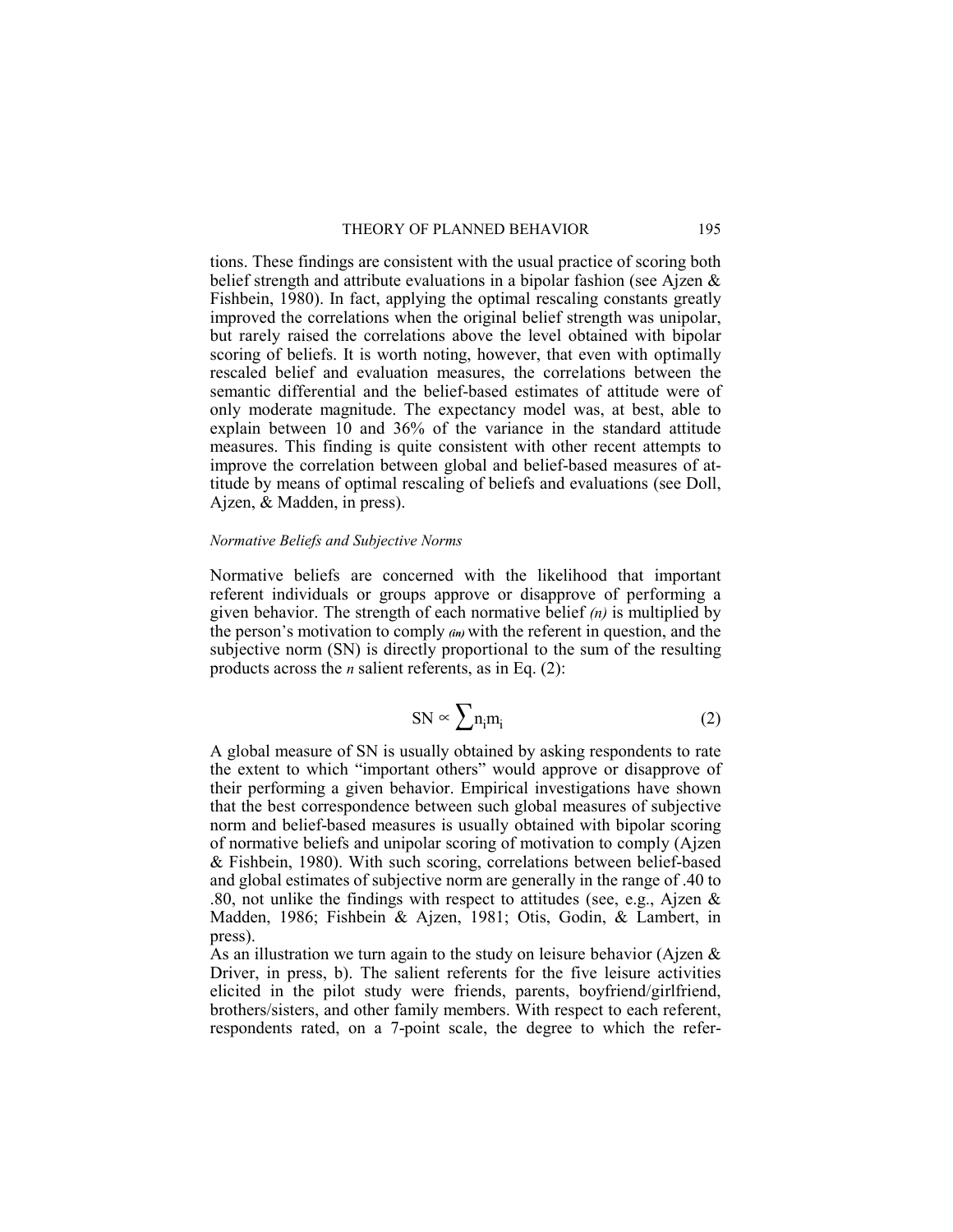ent would approve or disapprove of their engaging in a given leisure activity. These normative beliefs were multiplied by motivation to comply with the referent, a rating of how much the respondents cared whether the referent approved or disapproved of their leisure activities.

The first row in Table 4 presents the correlations between the global and belief-based measures of subjective norm. It can be seen that, as in the case of attitudes, the correlations—although significant—were of only moderate magnitude. As is sometimes found to be the case (Ajzen & Fishbein, 1969, 1970), the motivation to comply measure did not add predictive power; in fact it tended to suppress the correlations. When motivation to comply was omitted, the sum of normative beliefs  $(\sum n_i)$ correlated with the global measure of subjective norm at a level close to the correlations obtained after optimal rescaling of the normative belief and motivation to comply ratings (see Rows 2 and 3 in Table 4).

### *Control Beliefs and Perceived Behavioral Control*

Global SN –  $\Sigma$ n<sub>i</sub> After optimal rescaling Global PBC –  $\sum p_i c_i$ After optimal rescaling

Among the beliefs that ultimately determine intention and action there is, according to the theory of planned behavior, a set that deals with the presence or absence of requisite resources and opportunities. These control beliefs may be based in part on past experience with the behavior, but they will usually also be influenced by second-hand information about the behavior, by the experiences of acquaintances and friends, and by other factors that increase or reduce the perceived difficulty of performing the behavior in question. The more resources and opportunities individuals believe they possess, and the fewer obstacles or impediments they anticipate, the greater should be their perceived control over the behavior. Specifically, as shown in Eq. (3), each control belief *(c)* is multiplied by the perceived power (p) of the particular control factor to facilitate or inhibit performance of the behavior, and the resulting products are

|                            |       |         | Leisure activity     |                |               |
|----------------------------|-------|---------|----------------------|----------------|---------------|
|                            | Beach | Jogging | Mountain<br>climbing | <b>Boating</b> | <b>Biking</b> |
| Global SN – $\sum n_i m_i$ | .47   | .60     | .58                  | .47            | .35           |

.70 .71 .46 .65 .65 .65 .66 .72 .61 .64 .70 .73

.50 .52 .45 .48

.60 .61 .24 .41

TABLE 4 CORRELATIONS BETWEEN GLOBAL AND BELIEF-BASED MEASURES OF SUBJECTIVE NORM (SN) AND PERCEIVED BEHAVIORAL CONTROL (PBC)

*Note.* SN = Global measure of subjective norm,  $\sum n_i m_i$  = belief-based measure of subjective norm,  $\sum n_i$  = belief-based measure of subjective norm without motivation to comply, PBC = global measure of perceived behavioral control,  $\sum p_i c_i$  = belief-based measure of perceived behavioral control.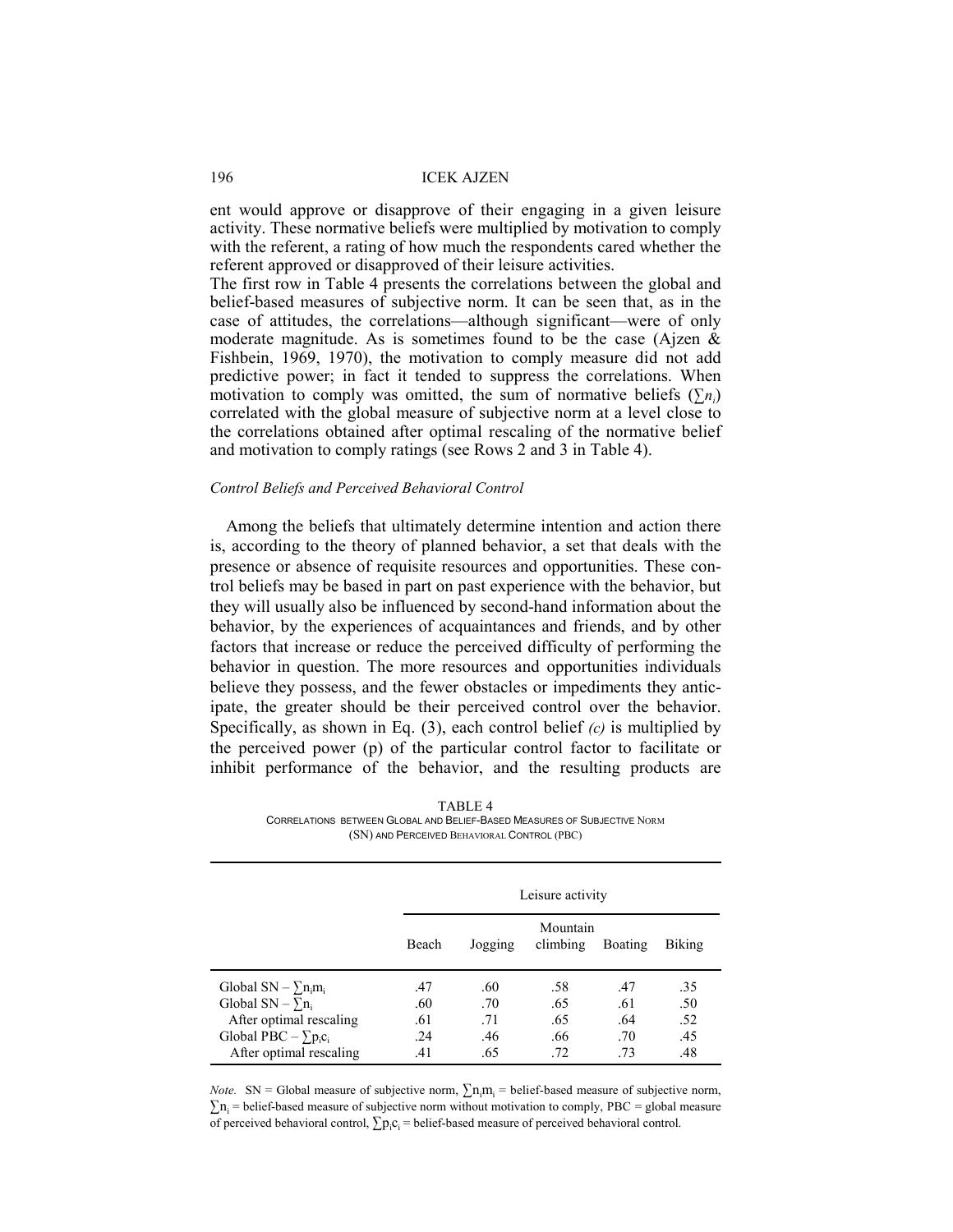summed across the *n* salient control beliefs to produce the perception of behavioral control (PBC). Thus, just as beliefs concerning consequences of a behavior are viewed as determining attitudes toward the behavior, and normative beliefs are viewed as determining subjective norms, so beliefs about resources and opportunities are viewed as underlying perceived behavioral control.

$$
PBC \propto \sum p_i c_i \tag{3}
$$

As of today, only a handful of studies have examined the relation between specific control beliefs and perceived behavioral control (e.g., Ajzen & Madden, 1986). The last two rows in Table 4 present relevant data for the study on leisure activities (Ajzen & Driver, in press, b). Global assessments of the perceived ease or difficulty of engaging in each of the five leisure activities were correlated with belief-based measures of perceived behavioral control. With respect to outdoor running or jogging, for example, control factors included being in poor physical shape and living in an area with good jogging weather.

In computing the correlations in Row 4 of Table 4, bipolar scoring was used for control beliefs *(c)* as well as for the perceived power of the control factor under consideration (p). This scoring proved satisfactory for three of the five activities (mountain climbing, boating, and biking), as can be seen by comparing the correlations with and without optimal rescoring (Rows *5* and 4, respectively). With regards to spending time at the beach, the optimal scoring analysis indicated that the perceived power components would better be scored in a unipolar fashion; and with respect to outdoor jogging or running, unipolar scoring would have to be applied to both the ratings of control belief strength and the ratings of the perceived power of control factors.

In conclusion, inquiries into the role of beliefs as the foundation of attitude toward a behavior, subjective norm, and perceived behavioral control have been only partly successful. Most troubling are the generally moderate correlations between belief-based indices and other, more global measures of each variable, even when the components of the multiplicative terms are optimally rescored. Note that responding to the belief and valuation items may require more careful deliberations than does responding to the global rating scales. It is, therefore, possible that the global measures evoke a relatively automatic reaction whereas the beliefrelated items evoke a relatively reasoned response. Some evidence, not dealing directly with expectancy-value models, is available in a study on the prediction of intentions in the context of the theory of reasoned action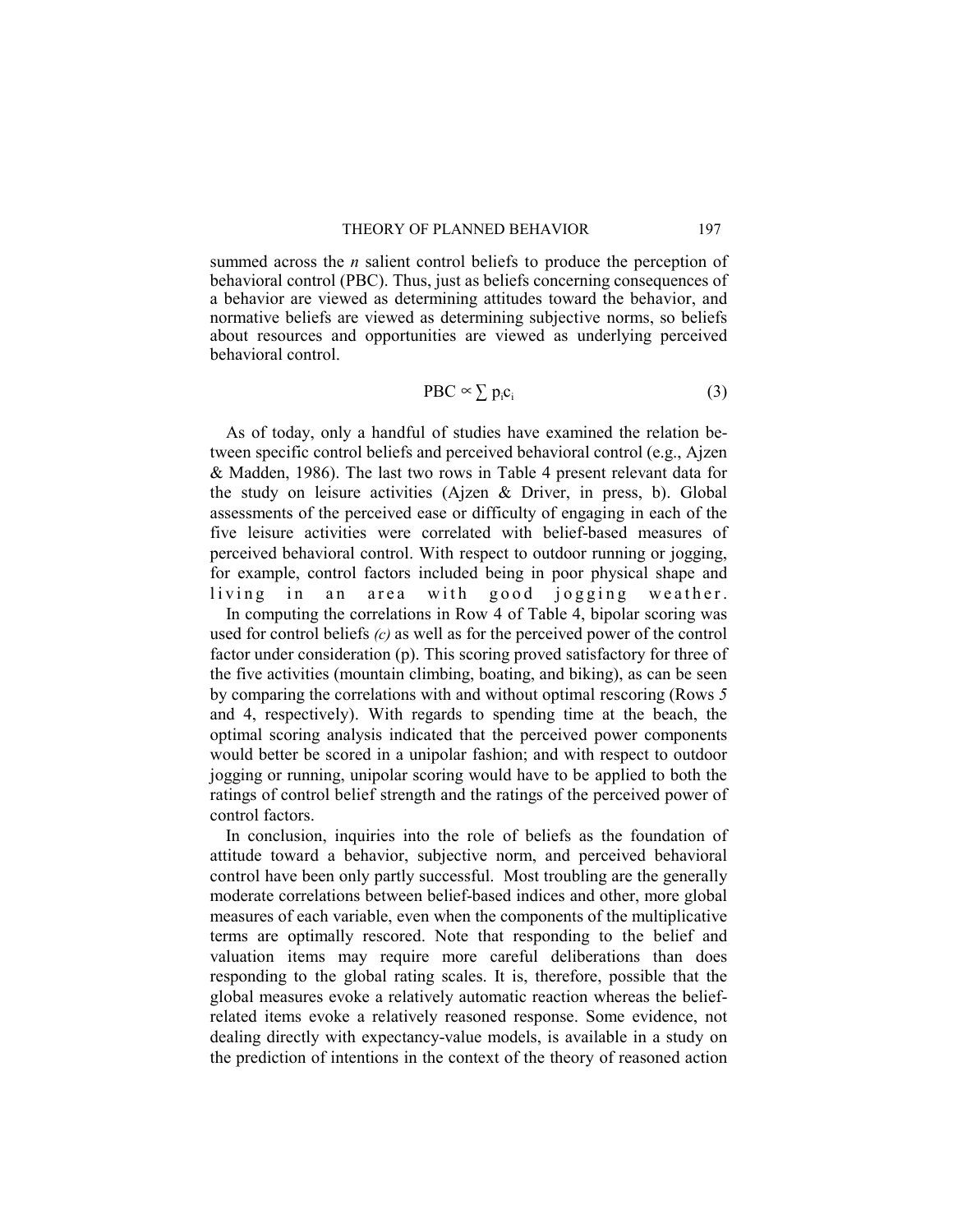(Ellen & Madden, 19%). The study manipulated the degree to which respondents had to concentrate on their ratings of attitudes, subjective norms, and intentions with respect to a variety of different behaviors. This was done by presenting the questionnaire items organized by behavior or in random order, and by using a paper and pencil instrument versus a computer-administered format. The prediction of intentions from attitudes and subjective norms was better under conditions that required careful responding (random order of items, computer-administered) than in the comparison conditions.<sup>5</sup>

Our discussion of the relation between global and belief-based measures of attitudes is not meant to question the general idea that attitudes are influenced by beliefs about the attitude object. This idea is well supported, especially by experimental research in the area of persuasive communication: A persuasive message that attacks beliefs about an object is typically found to produce changes in attitudes toward the object (see McGuire, 1985; Petty & Cacioppo, 1986). By the same token, it is highly likely that persuasive communications directed at particular normative or control beliefs will influence subjective norms and perceived behavioral control. Rather than questioning the idea that beliefs have a causal effect on attitudes, subjective norms, and perceived behavioral control, the moderate correlations between global and belief-based measures suggest that the expectancy-value formulation may fail adequately to describe the process whereby individual beliefs combine to produce the global response. Efforts need to be directed toward developing alternative models that could be used better to describe the relations between beliefs on one hand and the global constructs on the other. In the pages below, we consider several other unresolved issues related to the theory of planned behavior.

### THE SUFFICIENCY OF THE THEORY OF PLANNED BEHAVIOR

The theory of planned behavior distinguishes between three types of beliefs—behavioral, normative, and control—and between the related constructs of attitude, subjective norm, and perceived behavioral control. The necessity of these distinctions, especially the distinction between behavioral and normative beliefs (and between attitudes and subjective norms) has sometimes been questioned (e.g., Miniard & Cohen, 1981). It can reasonably be argued that all beliefs associate the behavior of interest with an attribute of some kind, be it an outcome, a normative expectation,

<sup>&</sup>lt;sup>5</sup>Interestingly, this study failed to replicate the results of Budd's (1987) experiment in which randomization of items drastically reduced the correlations among the constructs in the theory of planned behavior. A recent study by van den Putte and Hoogstraten (1990) also failed to corroborate Budd's findings.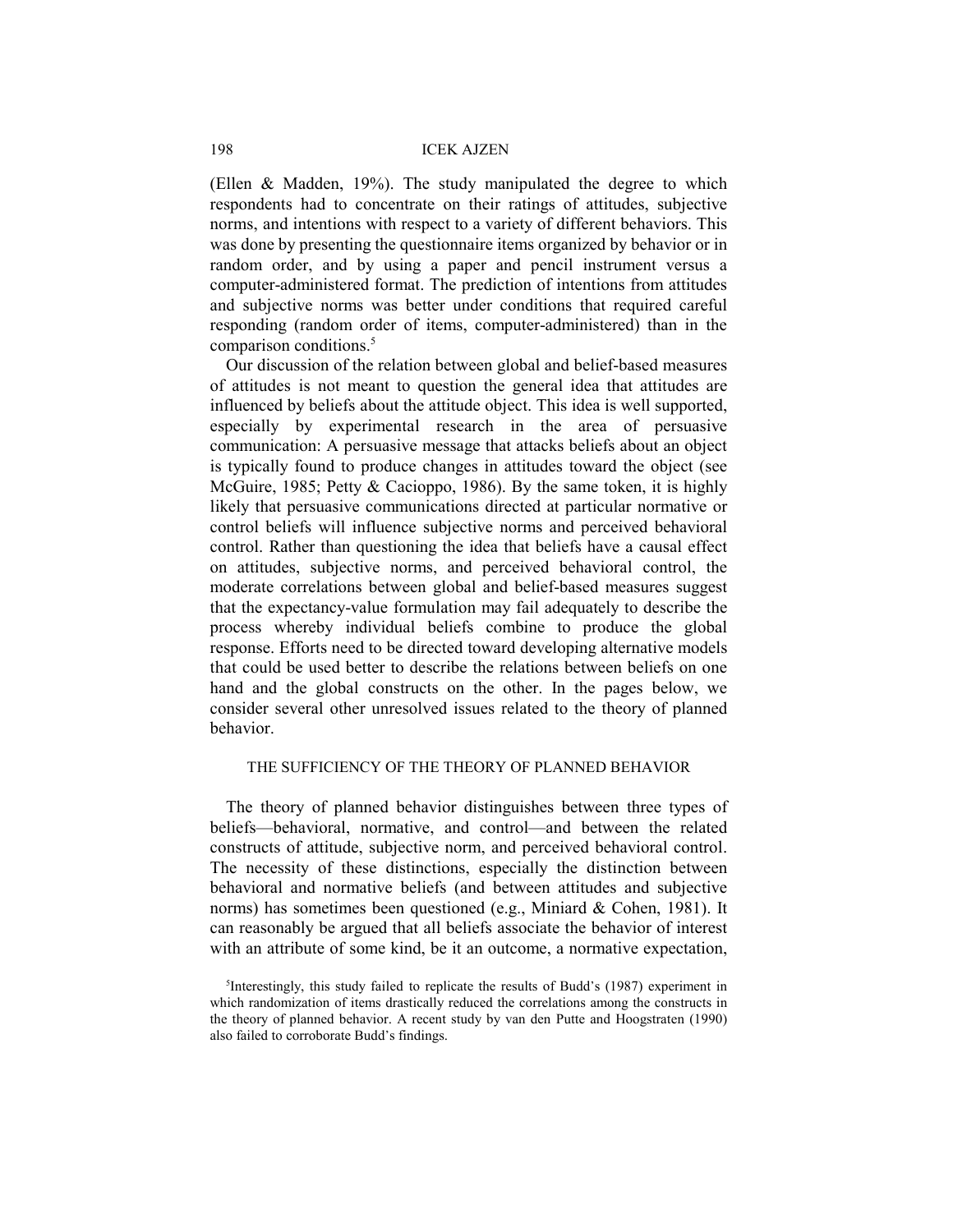or a resource needed to perform the behavior. It should thus be possible to integrate all beliefs about a given behavior under a single summation to obtain a measure of the overall behavioral disposition.

The primary objection to such an approach is that it blurs distinctions that are of interest, both from a theoretical and from a practical point of view. Theoretically, personal evaluation of a behavior (attitude), socially expected mode of conduct (subjective norm), and self-efficacy with respect to the behavior (perceived behavioral control) are very different concepts each of which has an important place in social and behavioral research. Moreover, the large number of studies on the theory of reasoned action and on the theory of planned behavior have clearly established the utility of the distinctions by showing that the different constructs stand in predictable relations to intentions and behavior.<sup>6</sup>

Perhaps of greater importance is the possibility of making further distinctions among additional kinds of beliefs and related dispositions. The theory of planned behavior is, in principle, open to the inclusion of additional predictors if it can be shown that they capture a significant proportion of the variance in intention or behavior after the theory's current variables have been taken into account. The theory of planned behavior in fact expanded the original theory of reasoned action by adding the concept of perceived behavioral control.

### *Personal or Moral Norms*

It has sometimes been suggested that, at least in certain contexts, we need to consider not only perceived *social* pressures but also *personal* feelings of moral obligation or responsibility to perform, or refuse to perform, a certain behavior (Gorsuch & Ortberg, 1983; Pomazal & Jaccard, 1976; Schwartz & Tessler, 1972). Such moral obligations would be expected to influence intentions, in parallel with attitudes, subjective (social) norms and perceptions of behavioral control. In a recent study of college students (Beck  $\&$  Ajzen, in press), we investigated this issue in the context of three unethical behaviors: cheating on a test or exam, shoplifting, and lying to get out of taking a test or turning in an assignment on time. It seemed reasonable to suggest that moral issues may take on added salience with respect to behaviors of this kind and that a measure of perceived moral obligation could add predictive power to the model.

Participants in the study completed a questionnaire that assessed the

<sup>6</sup> Of course, even as we accept the proposed distinctions, we can imagine other kinds of relations among the different theoretical constructs. For example, it has been suggested that, in certain situations, perceived behavioral control functions as a precursor to attitudes and subjective norms (van Ryn & Vinokur, 1990) or that attitudes not only influence intentions but also have a direct effect on behavior (Bentler & Speckart, 1979).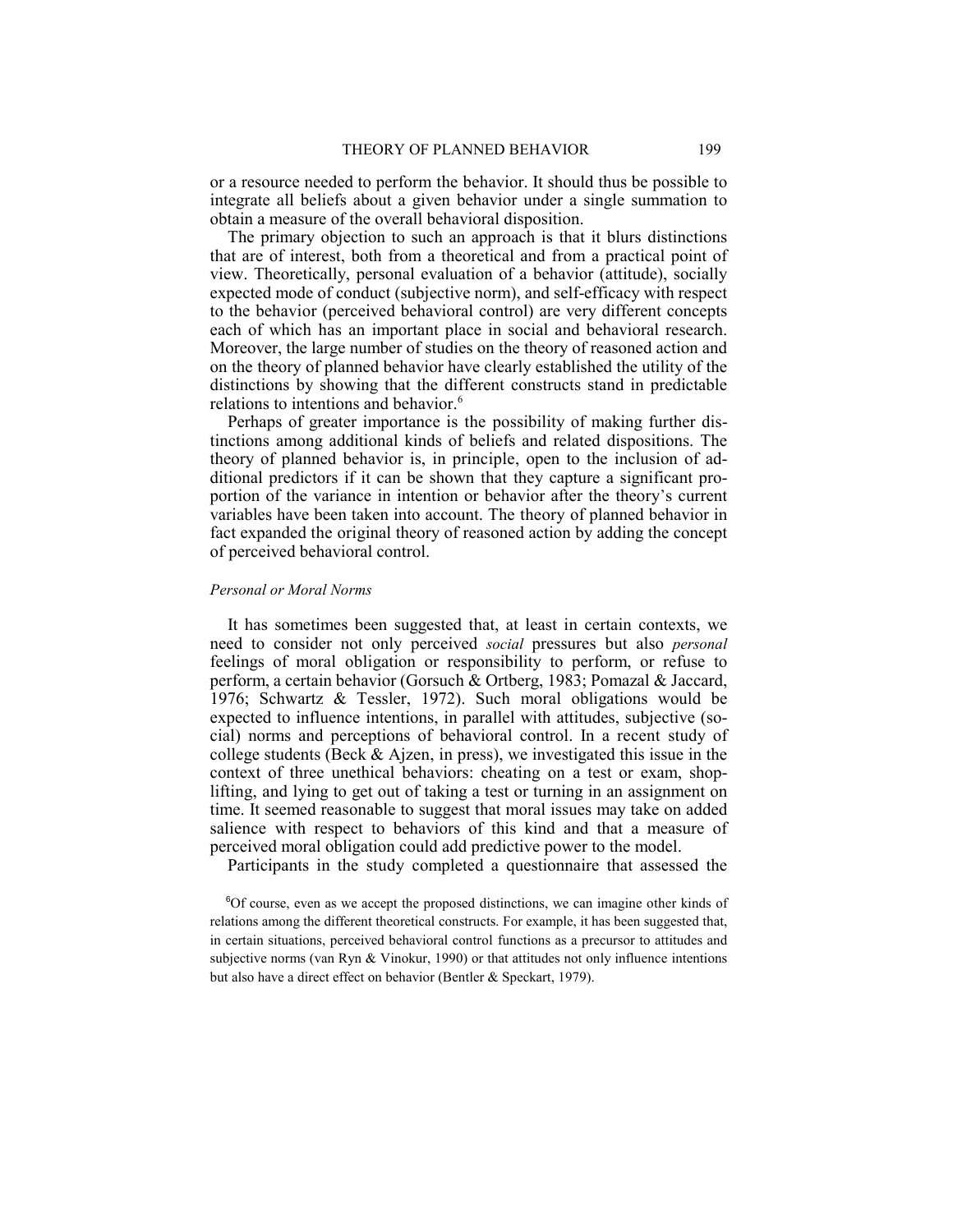|                                                                                                                      | Cheating                |                                     |                | Shoplifting              |                                   |                  | Lying                    |                                   |     |
|----------------------------------------------------------------------------------------------------------------------|-------------------------|-------------------------------------|----------------|--------------------------|-----------------------------------|------------------|--------------------------|-----------------------------------|-----|
|                                                                                                                      | r                       | $\boldsymbol{h}$                    | $\overline{R}$ | r                        | $\boldsymbol{h}$                  | $\boldsymbol{R}$ | r                        | b                                 | R   |
| Step I—Theory of planned behavior<br>Attitude<br>Subjective norm<br>Perceived behavioral control                     | .67<br>.34<br>.79       | $.28*$<br>$-.02$<br>$.62*$          | .82            | 78<br>.38<br>79          | $.44*$<br>$-.02$<br>$46*$         | .83              | .53<br>.46<br>.75        | .10<br>$.19*$<br>$64*$            | 79  |
| Step 2—Moral obligation<br>Attitude<br>Subjective norm<br>Perceived behavioral control<br>Perceived moral obligation | 67<br>.34<br>.79<br>.69 | $21*$<br>$-.08$<br>$.52*$<br>$.26*$ | .84            | .78<br>.38<br>.79<br>.75 | $2.5*$<br>$-0.5$<br>.40<br>$.34*$ | .87              | .53<br>.46<br>.75<br>.75 | $-.05$<br>.08<br>$.48*$<br>$.42*$ | .83 |

TABLE 5 PREDICTION OF UNETHICAL INTENTIONS

\*Significant regression coefficient ( $p < .05$ ).

constructs in the theory of planned behavior, as well as a three-item measure of perceived moral obligation to refrain from engaging in each of the behaviors. Results concerning the theory's ability to predict intentions, averaged across the three behaviors, were presented earlier in Table 2. Table *5* displays the results of hierarchical regression analyses in which the constructs of the theory of planned behavior were entered on the first step, followed on the second step by perceived moral obligation. It can be seen that although the multiple correlations in the first step were very high, addition of perceived moral obligation further increased the explained variance by 3 to 6%, making a significant contribution in the prediction of each intention.

### *Affect versus Evaluation*

Just as it is possible to distinguish between different kinds of normative pressures, it is possible to distinguish between different kinds of attitudes. In developing the theory of reasoned action, no clear distinction was drawn between affective and evaluative responses to a behavior. Any general reaction that could be located along a dimension of favorability from negative to positive was considered an indication of attitude (Ajzen & Fishbein, 1980; Fishbein & Ajzen, 1975). Some investigators, however, have suggested that it is useful to distinguish between "hot" and "cold" cognitions (Abelson, 1963) or between evaluative and affective judgments (Abelson, Kinder, Peters, & Fiske, 1982; Ajzen & Timko, 1986).7 This

<sup>7</sup> In a related manner, Bagozzi (1986, 1989) has drawn a distinction between moral (good/ bad) and affective (pleasant/unpleasant) attitudes toward a behavior.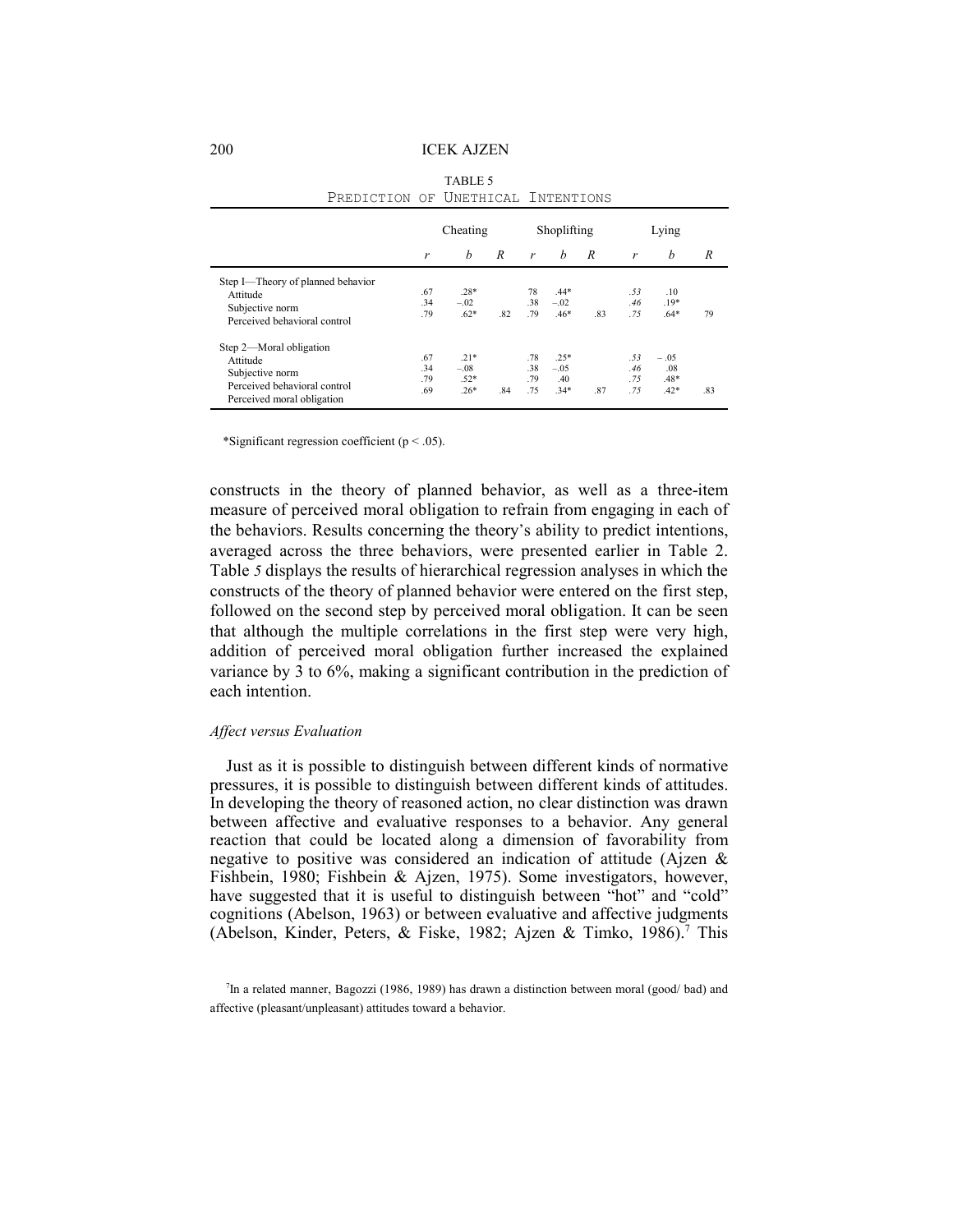distinction was examined in the study on the leisure activities of college students mentioned earlier (Ajzen & Driver, in press, b).

In addition to the perceived costs and benefits of performing a given leisure activity (evaluative judgments), the study also assessed beliefs about positive or negative feelings derived from the activity (affective judgments). A questionnaire survey assessed evaluative and affective beliefs with respect to the five leisure activities: spending time at the beach, outdoor jogging or running, mountain climbing, boating, and biking. For example, with respect to spending time at the beach, beliefs of an evaluative nature included, as mentioned earlier, *developing skin cancer* and *meeting people of the opposite sex,* while among the beliefs of an affective nature were *feeling the heat and sun on your body* and *watching* and *listening to the ocean.* Consistent with the expectancy-value model of attitude, respondents rated the likelihood of each consequence as well as its subjective value, and the products of these ratings were summed over the set of salient beliefs of an evaluative nature and over the set of salient beliefs of an affective nature. In addition, the respondents were asked to rate each activity on a 12-item semantic differential containing a variety of evaluative (e.g., harmful—beneficial) and affective (e.g., pleasant unpleasant) adjective pairs.

A factor analysis of the semantic differentials revealed the two expected factors, one evaluative and the other affective in tone. Of greater interest, the summative index of evaluative beliefs correlated with the evaluative, but not with the affective, semantic differential; and the sum over the affective beliefs correlated with the affective, but not with the evaluative, semantic differential. These results are shown in Table 6, which presents the average within-subjects correlations between semantic differential and belief-based attitude measures. (Evidence for the discriminant validity of the distinction between evaluation and affect was also reported by Breckler and Wiggins, 1989.)

Despite this evidence for the convergent and discriminant validities of the affective and evaluative measures of beliefs and attitudes, using the

|                | $\sum b_i$ : Evaluation | $\sum b_i e_i$ : Affect |
|----------------|-------------------------|-------------------------|
| SD: evaluation | $.50*$                  | .18                     |
| SD: affect     | .03                     | $.56*$                  |

TABLE 6 MEAN WITHIN-SUBJECTS CORRELATIONS BETWEEN EVALUATIVE AND AFFECTIVE MEASURES OF ATTITUDE TOWARD LEISURE BEHAVIOR

*Note.* SD = semantic differential measure of attitude,  $\sum b_i e_i$  = belief-based mueasure of attitude.

 $* p < .01$ .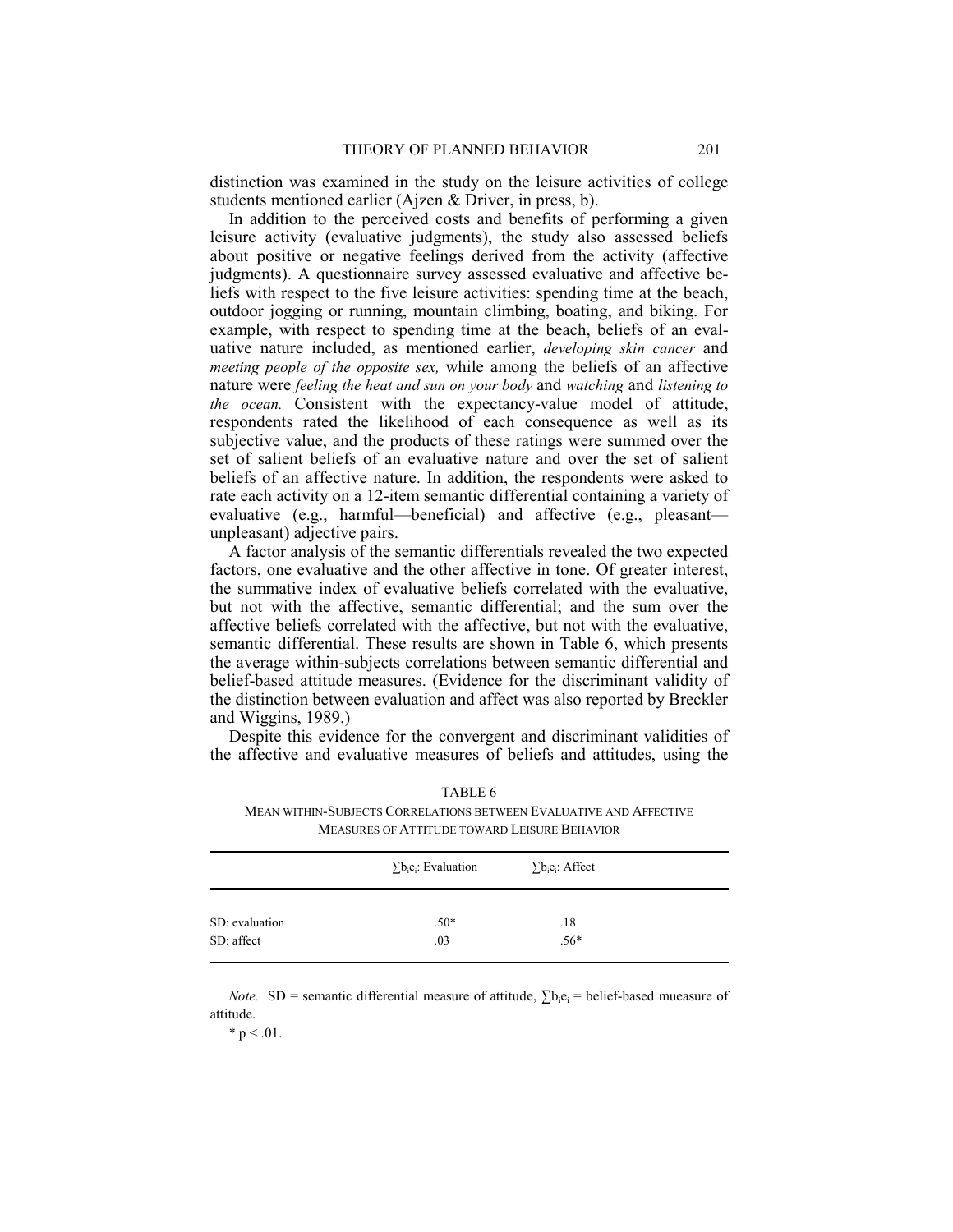two separate measures of attitude did not significantly improve prediction of leisure intentions. In Table 3 we saw that the within-subjects prediction of intentions from subjective norms, perceived behavioral control, and the total semantic differential measure of attitudes resulted in a multiple correlation of *.85.* When the evaluative and affective subscales of the semantic differential were entered separately, each made a significant contribution, but the multiple correlation was virtually unchanged (*R* = .86).

### *The Role of Past Behavior*

The question of the model's sufficiency can be addressed at a more general level by considering the theoretical limits of predictive accuracy (see Beck  $& A$  *jzen, in press*). If all factors—whether internal to the individual or external—that determine a given behavior are known, then the behavior can be predicted to the limit of measurement error. So long as this set of factors remains unchanged, the behavior also remains stable over time. The dictum, "past behavior is the best predictor of future behavior" will be realized when these conditions are met.

Under the assumption of stable determinants, a measure of past behavior can be used to test the sufficiency of any model designed to predict future behavior. A model that is sufficient contains all important variables in the set of determinants, and thus accounts for all non-error variance in the behavior. Addition of past behavior should not significantly improve the prediction of later behavior. Conversely, if past behavior is found to have a significant residual effect beyond the predictor variables contained in the model, it would suggest the presence of other factors that have not been accounted for. The only reservation that must be added is that measures of past and later behavior may have common error variance not shared by measures of the other variables in the model. This is particularly likely when behavior is observed while other variables are assessed by means of verbal self-reports, but it can also occur because self-reports of behavior are often elicited in a format that differs substantially from the remaining items in a questionnaire. We would thus often expect a small, but possibly significant, residual effect of past behavior even when the theoretical model is in fact sufficient to predict future behavior (see also Dillon & Kumar, 1985). $8$ 

Some investigators (e.g., Bentler & Speckart, 1979; Fredricks & Dossett, 1983) have suggested that past behavior be included as a substantive

<sup>8</sup>Dillon and Kumar (1985) pointed out that structural modeling techniques, such as LISREL, can be used to test this idea by permitting correlated errors between prior and later behavior. Most of the data presented in the present article could not be submitted to such analyses because of the absence of multiple indicators for the different constructs involved.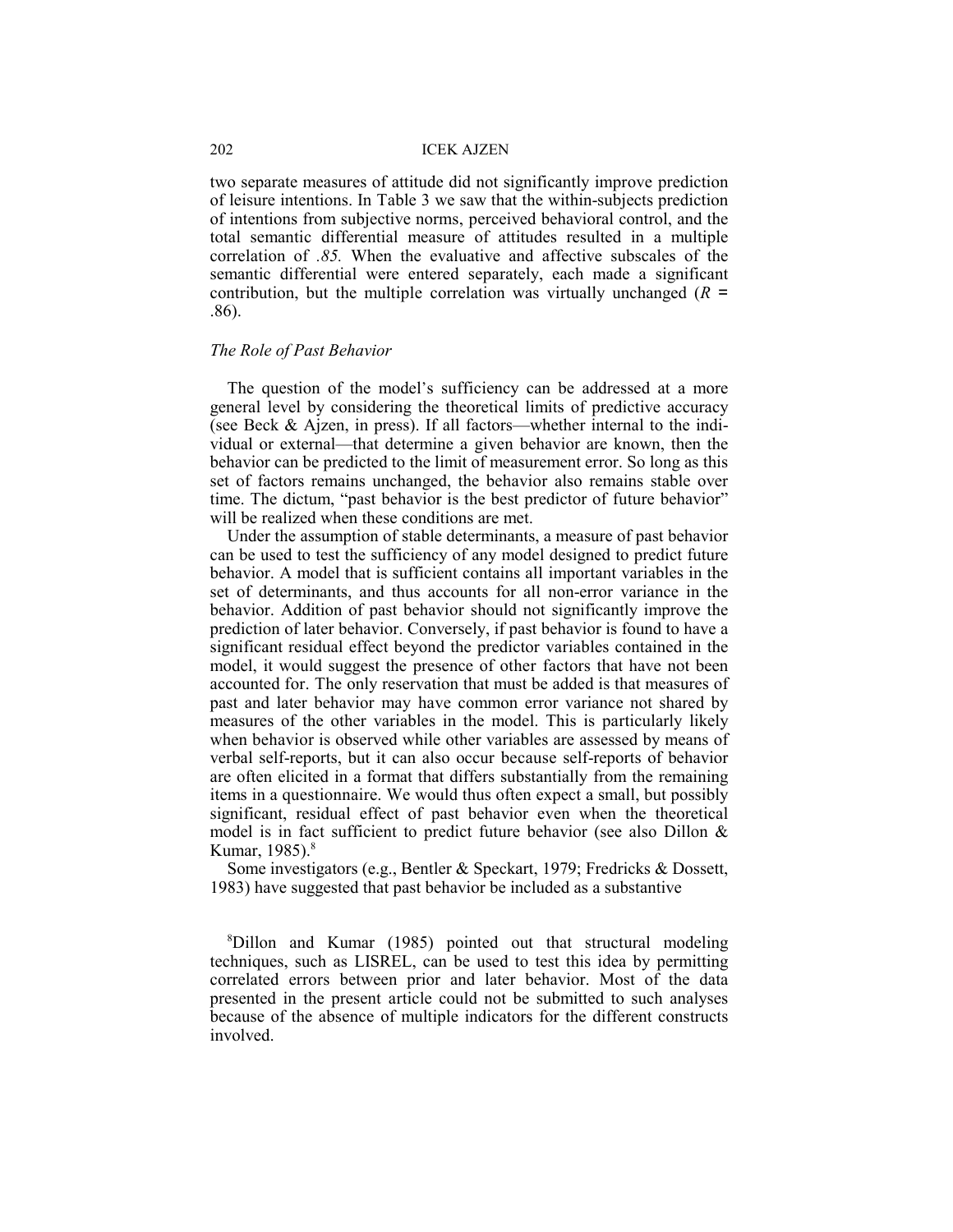predictor of later behavior, equivalent to the other independent variables in the model. According to these theorists, prior behavior has an impact on later behavior that is independent of the effects of beliefs, attitudes, subjective norms, and intentions. Specifically, the assumption usually made is that repeated performance of a behavior results in the establishment of a *habit;* behavior at a later time then occurs at least in part habitually, without the mediation of attitudes, subjective norms, perceptions of control, or intentions. It must be realized, however, that although past behavior may well reflect the impact of factors that influence later behavior, it can usually not be considered a causal factor in its own right (see Ajzen, 1987). Nor can we simply assume that past behavior is a valid measure of habit; it may, and usually does, reflect the influence of many other internal and external factors. Only when habit is defined independently of (past) behavior can it legitimately be added as an explanatory variable to the theory of planned behavior. A measure of habit thus defined would presumably capture the residues of past behavior that have established a habit or tendency to perform the behavior on future occasions. Attitudes are, of course, such residues of past experience (cf., Campbell, 1963), as are subjective norms and perceived self-efficacy. The unique contribution of habit would lie in finding a residue of past experience that leads to habitual rather than reasoned responses.

In sum, past behavior is best treated not as a measure of habit but as a reflection of all factors that determine the behavior of interest. The correlation between past and later behavior is an indication of the behavior's stability or reliability, and it represents the ceiling for a theory's predictive validity. If an important factor is missing in the theory being tested, this would be indicated by a significant residual effect of past on later behavior. Such residual effects could reflect the influence of habit, if habit is not represented in the theory, but it could also be due to other factors that are missing.

A number of studies have examined the role of past behavior in the context of the theory of reasoned action. Although past behavior was in these studies treated as a measure of habit, their results can better be considered a test of the theory's sufficiency. Because intention is the only immediate precursor of behavior in the theory of reasoned action, the simplest test of the model's sufficiency is obtained by regressing later on past behavior after the effect of intention has been extracted. Bentler and Speckart (1979) were the first to look at the residual effect of past behavior in the context of the theory of reasoned action. Using structural modeling techniques, they showed that a model which includes a direct path from prior behavior to later behavior provided a significantly better fit to the data than did a model representing the theory of reasoned action in which the effect of past on later behavior is assumed to be mediated by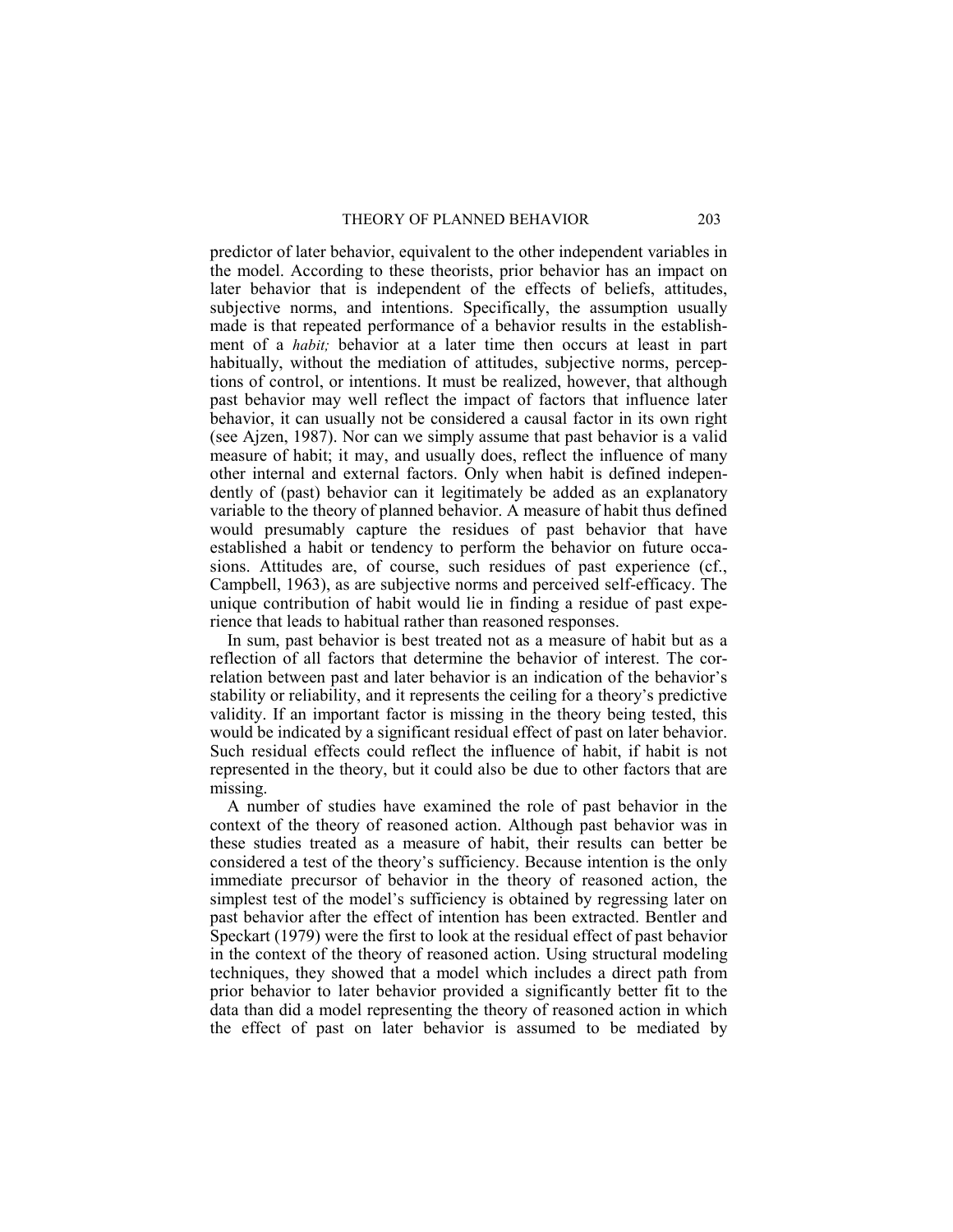intention. Similar results were later reported by Bagozzi (1981) and by Fredricks and Dossett (1983).<sup>9</sup> (See also Bagozzi & Warshaw, 1990.)

The implication of these findings is that even though the theory of reasoned action accounted for considerable proportions of variance in behavior, it was not sufficient to explain all systematic variance. One possible reason, of course, is that this theory lacks the construct of perceived self-efficacy or behavioral control. Past experience with a behavior is the most important source of information about behavioral control (Bandura, 1986). It thus stands to reason that perceived behavioral control can play an important role in mediating the effect of past on later behavior.

Three of the studies mentioned in earlier discussions contain data of relevance to the mediation question (Ajzen & Driver, in press, a; Beck & Ajzen, in press; van Ryn & Vinokur, 1990). For each data set, behavior was regressed first on intentions and perceived behavioral control, followed on the second step by past behavior  $(B_0)$ . The results are summarized in Table 7 where it can be seen that, with only one exception (shoplifting), past behavior retained a significant residual effect in the prediction of later behavior. In most instances, however, the residual effect seemed small enough to be attributable to method variance shared by the measures of prior and later behavior. This can be seen most clearly when comparing the last two columns of Table 7. In the study on leisure activities, adding prior behavior to the regression equation raised the multiple correlation from .78 to .86, a 13% increase in explained variance. The multiple correlation increased from .74 to .79 in the case of cheating, producing a *5%* boost in explained variance; it rose from *.35* to *.50* for the prediction of lying (a 13% increase in explained variance); and it remained unaffected by the introduction of past behavior in the case of shoplifting. By way of contrast, the remaining comparison shows that the introduction of past behavior produced an improvement in explained behavioral variance that is probably too large to be attributable to method variance. In the case of searching for ajob, the multiple correlation rose from .42 to .71, a 32% increase in explained variance.

It is premature, on the basis of such a limited set of studies, to try drawing definite conclusions about the sufficiency of the theory of planned behavior. Clearly, intentions and perceptions of behavioral control are useful predictors, but only additional research can determine whether these constructs are sufficient to account for all or most of the systematic variance in behavior.

<sup>&</sup>lt;sup>9</sup> These studies also tested the theory's assumption that the effect of attitudes on behavior is mediated by intention, with rather inconclusive results. In a recent study, Bagozzi, Baumgartner, and Yi (1989) found that direct links between attitudes and behavior, unmediated by intention, may at least in part reflect methodological problems.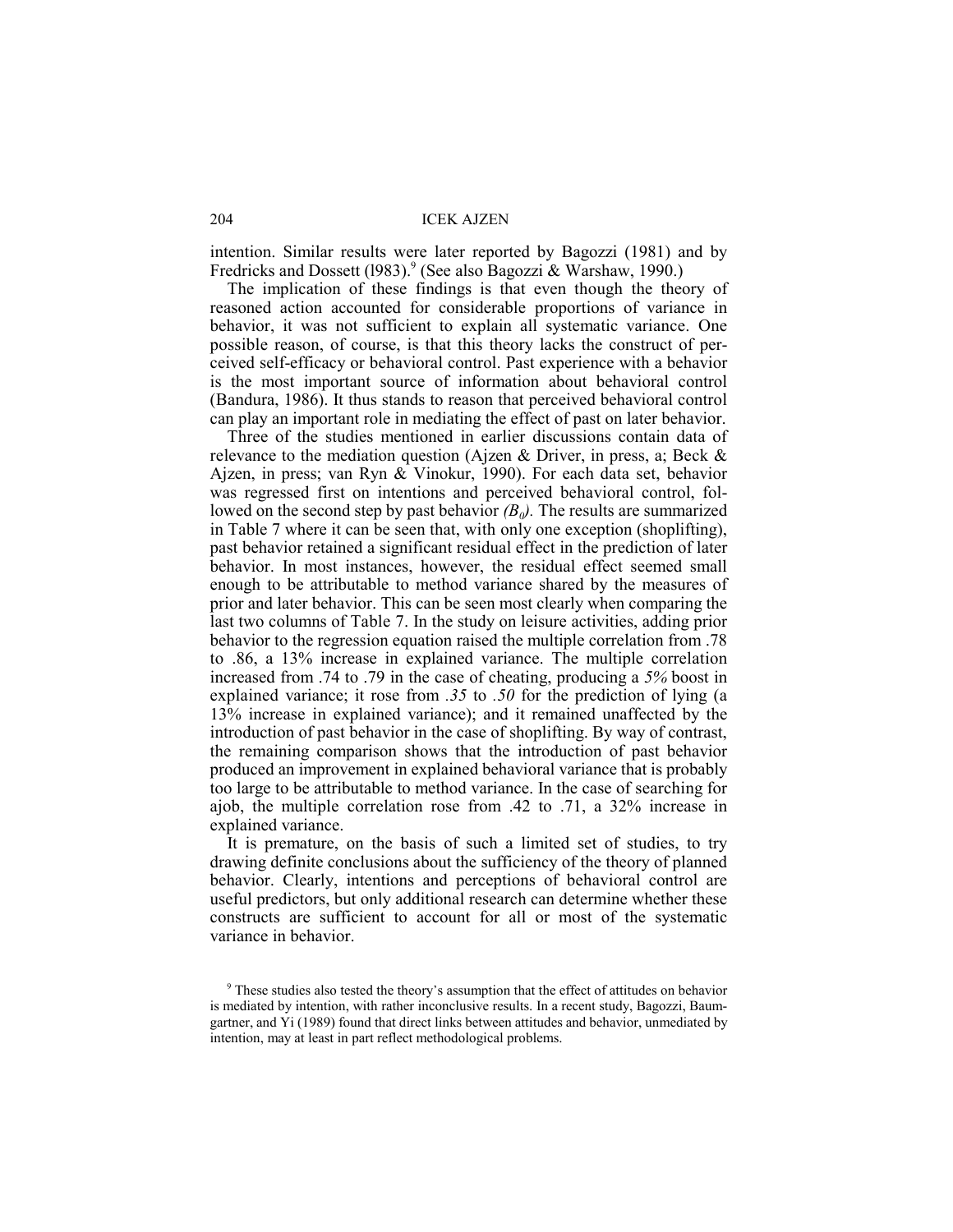TABLE 7Prediction of Later Behavior from Intention (I), Perceived Behavioral Control (PBC), and Past behavior  $(\mathrm{B}_0)$ 

|                                       |                         | Correlations |            |       | Regression<br>coefficients |            |        | Multiple correlations |                  |  |
|---------------------------------------|-------------------------|--------------|------------|-------|----------------------------|------------|--------|-----------------------|------------------|--|
| Study                                 | Activity                |              | <b>PBC</b> | $B_0$ |                            | <b>PBC</b> | $B_0$  | without $B_0$         | with $B_0$       |  |
| Ajzen & Driver (in press, a)          | Five leisure activities |              |            |       |                            |            |        |                       |                  |  |
|                                       | Mean within-subjects    | .75          | .73        | .85   | .20                        | $.01*$     | .68    | .78                   | .86 <sup>b</sup> |  |
| Beck $& A$ Ajzen (in press)           | Cheating                | .74          | .66        | .74   | .21                        | .21        | .44    | .74                   | .79 <sup>b</sup> |  |
|                                       | Lying                   | .35          | .29        | .47   | .26                        | .19        | .46    | .35                   | .50 <sup>b</sup> |  |
|                                       | Shoplifting             | .48          | .38        | .43   | .49                        | $.13*$     | $.14*$ | .49                   | .49              |  |
| van Ryn & Vinokur (1990) <sup>a</sup> | Job search index        | .41          | .20        | .68   | .21                        | $.02*$     | .61    | .42                   | .71 <sup>b</sup> |  |

\* Not significant; all other coefficients significant at p < .05.

a Secondary analysis.

<sup>b</sup> The increase in explained variance is significant at  $p < 0.05$ .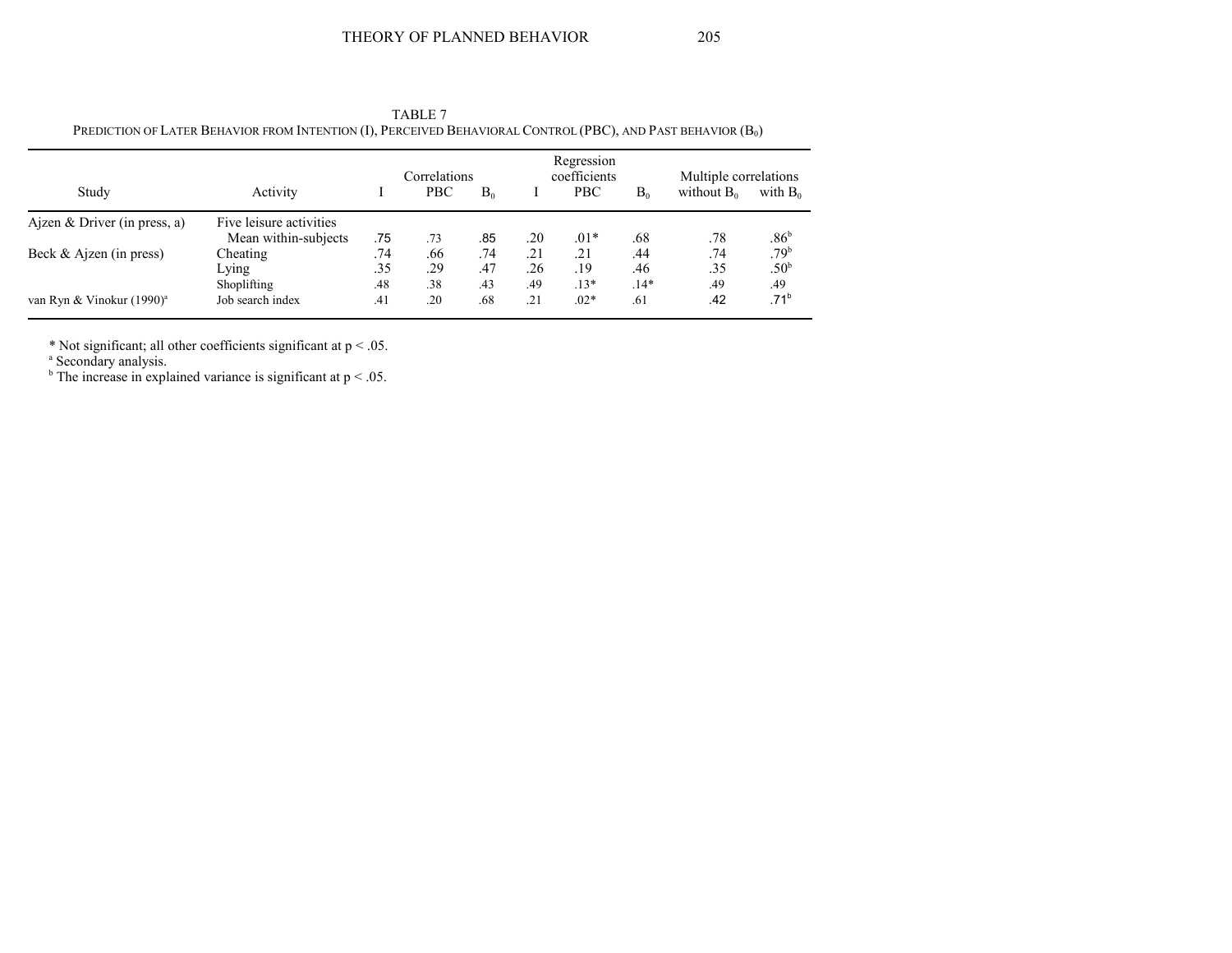### **CONCLUSIONS**

In this article I have tried to show that the theory of planned behavior provides a useful conceptual framework for dealing with the complexities of human social behavior. The theory incorporates some of the central concepts in the social and behavior sciences, and it defines these concepts in a way that permits prediction and understanding of particular behaviors in specified contexts. Attitudes toward the behavior, subjective norms with respect to the behavior, and perceived control over the behavior are usually found to predict behavioral intentions with a high degree of accuracy. In turn, these intentions, in combination with perceived behavioral control, can account for a considerable proportion of variance in behavior.

At the same time, there are still many issues that remain unresolved. The theory of planned behavior traces attitudes, subjective norms, and perceived behavioral control to an underlying foundation of beliefs about the behavior. Although there is plenty of evidence for significant relations between behavioral beliefs and attitudes toward the behavior, between normative beliefs and subjective norms, and between control beliefs and perceptions of behavioral control, the exact form of these relations is still uncertain. The most widely accepted view, which describes the nature of the relations in terms of expectancy-value models, has received some support, but there is clearly much room for improvement. Of particular concern are correlations of only moderate magnitude that are frequently observed in attempts to relate belief-based measures of the theory's constructs to other, more global measures of these constructs. Optimally rescaling measures of belief strength, outcome evaluation, motivation to comply, and the perceived power of control factors can help overcome scaling limitations, but the observed gain in correlations between global and belief-based measures is insufficient to deal with the problem.

From a general view, however, application of the theory of planned behavior to a particular area of interest, be it problem drinking (Schiegel, d\*Avernas, Zanna, DeCourville, & Manske, 1990), leisure behavior (Ajzen & Driver, in press, a,b), or condom use (Otis, Godin, & Lambert, in press), provides a host of information that is extremely useful in any attempt to understand these behaviors, or to implement interventions that will be effective in changing them (Van Ryn & Vinokur, 1990). Intention, perception of behavioral control, attitude toward the behavior, and subjective norm each reveals a different aspect of the behavior, and each can serve as a point of attack in attempts to change it. The underlying foundation of beliefs provides the detailed descriptions needed to gain substantive information about a behavior's determinants. It is at the level of beliefs that we can learn about the unique factors that induce one person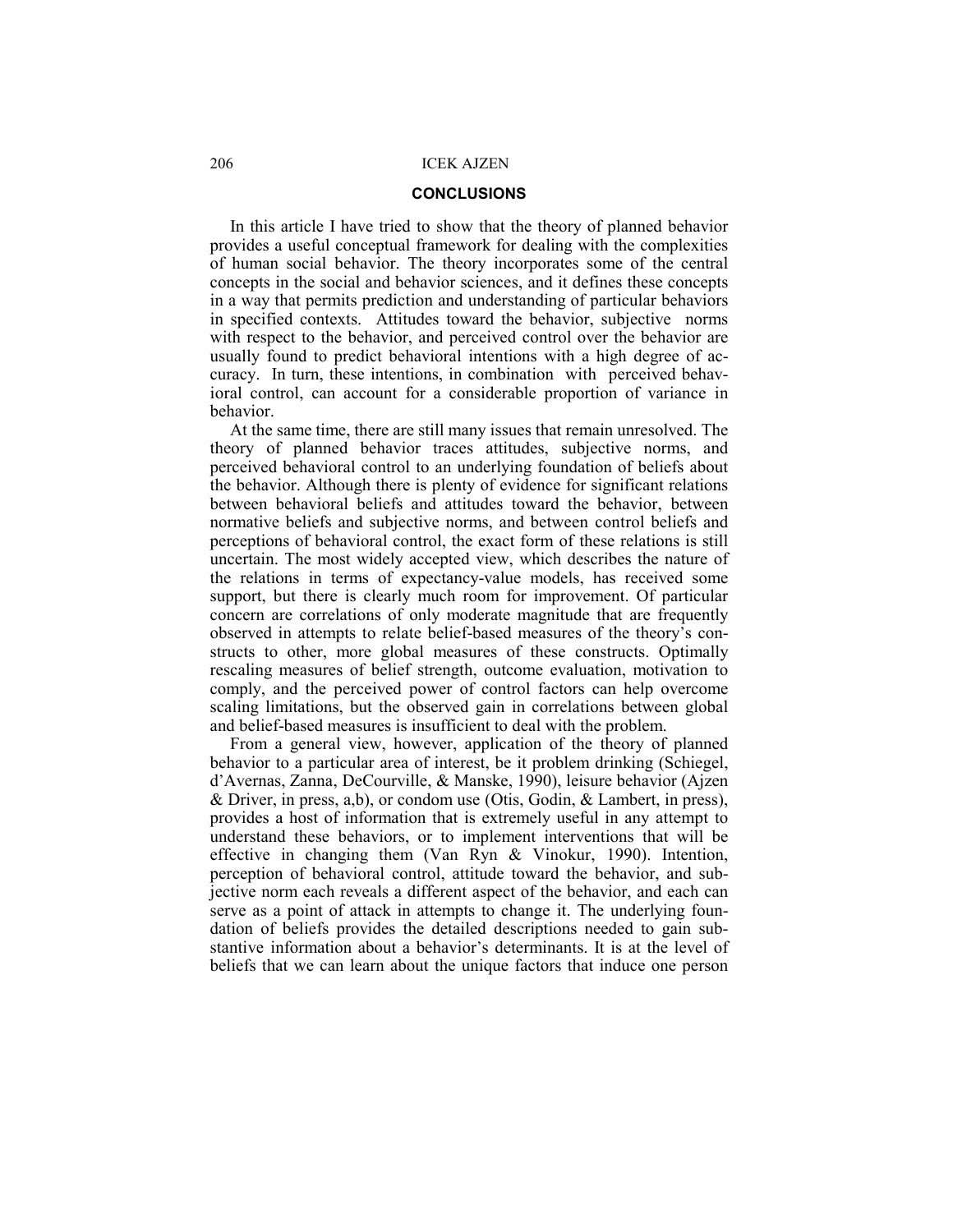to engage in the behavior of interest and to prompt another to follow a different course of action.

### REFERENCES

- Abelson, R. P. (1963). Computer simulation of hot cognition. In S. S. Tomkins & S. Messick (Eds.), *Computer simulation of personality* (pp. 277-298). New York: Wiley.
- Abelson, R. P., Kinder, D. R., Peters, M. D., & Fiske, S. T. (1982). Affective and semantic components in political person perception. *Journal of Personality and Social Psychology,* 42, 619–630.
- Ajzen, I. (1974). Effects of information on interpersonal attraction: Similarity versus affective value. *Journal of Personality and Social Psychology*, 29, 374–380.
- Ajzen, I. *(1985).* From intentions to actions: A theory of planned behavior. In J. Kuhi & J. Beckmann (Eds.), *Action—control: From cognition to behavior* (pp. 11—39). Heidelberg: Springer.
- Ajzen, I. (1987). Attitudes, traits, and actions: Dispositional prediction of behavior in personality and social psychology. In L. Berkowitz (Ed.), *Advances in experimental* social *psychology* (Vol. 20, pp. 1-63). New York: Academic Press.
- Ajzen, I. (1988). *Attitudes, personality, and behavior.* **Chicago:** Dorsey Press.
- Ajzen, I., & Driver, B. E. (in press, a). Application of the theory of planned behavior to leisure choice. *Journal of Leisure Research.*
- Ajzen, I., & Driver, B. L. (in press, b.) Prediction of leisure participation from behavioral, normative, and control beliefs: An application of the theory of planned behavior. *Journal of Leisure Sciences.*
- Ajzen, 1., & Fishbein, M. (1969). The prediction of behavioral intentions in a choice situation. *Journal of Experimental Social Psychology*, 5, 400–416.
- Ajzen, I., & Fishbein, M. (1970). The prediction of behavior from attitudinal and normative variables. *Journal of Experimental Social Psychology*, 6, 466-487.
- Ajzen, I., & Fishbein, M. (1977). Attitude—behavior relations: A theoretical analysis and review of empirical research. *Psychological Bulletin*, 84, 888–918.
- Ajzen, I., *&* Fishbein, M. (1980). *Understanding attitudes and predicting social behavior.* Englewood Cliffs, NJ: Prentice—Hall.
- Ajzen, I., & Madden, T. J. (1986). Prediction of goal-directed behavior: Attitudes, intentions, and perceived behavioral control. *Journal of Experimental Social Psychology,* 22, 45374.
- Ajzen, I., & Timko, C. (1986). Correspondence between health attitudes and behavior. Journal of Basic and Applied Social Psychology, 7, 259-276.
- Anderson, N. H. (1974). Cognitive algebra: Integration theory applied to social attribution. In L. Berkowitz (Ed.,), *Advances in experimental social psychology* (Vol. 7, pp. 1–101). New York: Academic Press.
- Atkinson, J. W. (1964). *An introduction to motivation.* Princeton, NJ: Van Nostrand.
- Bagozzi, R. P. (1981). Attitudes, intentions, and behavior: A test of some key hypotheses.

*Journal of Personality and Social Psychology,* 41, 607-627.

- Bagozzi, R. P. (1986). Attitude formation under the theory of reasoned action and a purposeful behavior reformulation. *British Journal of Social Psychology*, **25,** 95–107.
- Bagozzi, R. P. (1989). An investigation of the role of affective and moral evaluations in the purposeful behavior model of attitude. *British Journal of Social Psychology,* 28,  $97 - 113$
- Bagozzi, R. P., Baumgartner, J., & Yi, Y. (1989). An investigation into the role of intentions as mediators of the attitude—behavior relationship. *Journal of Economic Psychology,*

 $10, 35 - 62.$ 

Bagozzi, R. P., & Warshaw, P. R. (1990a). An examination of the etiology of the attitude–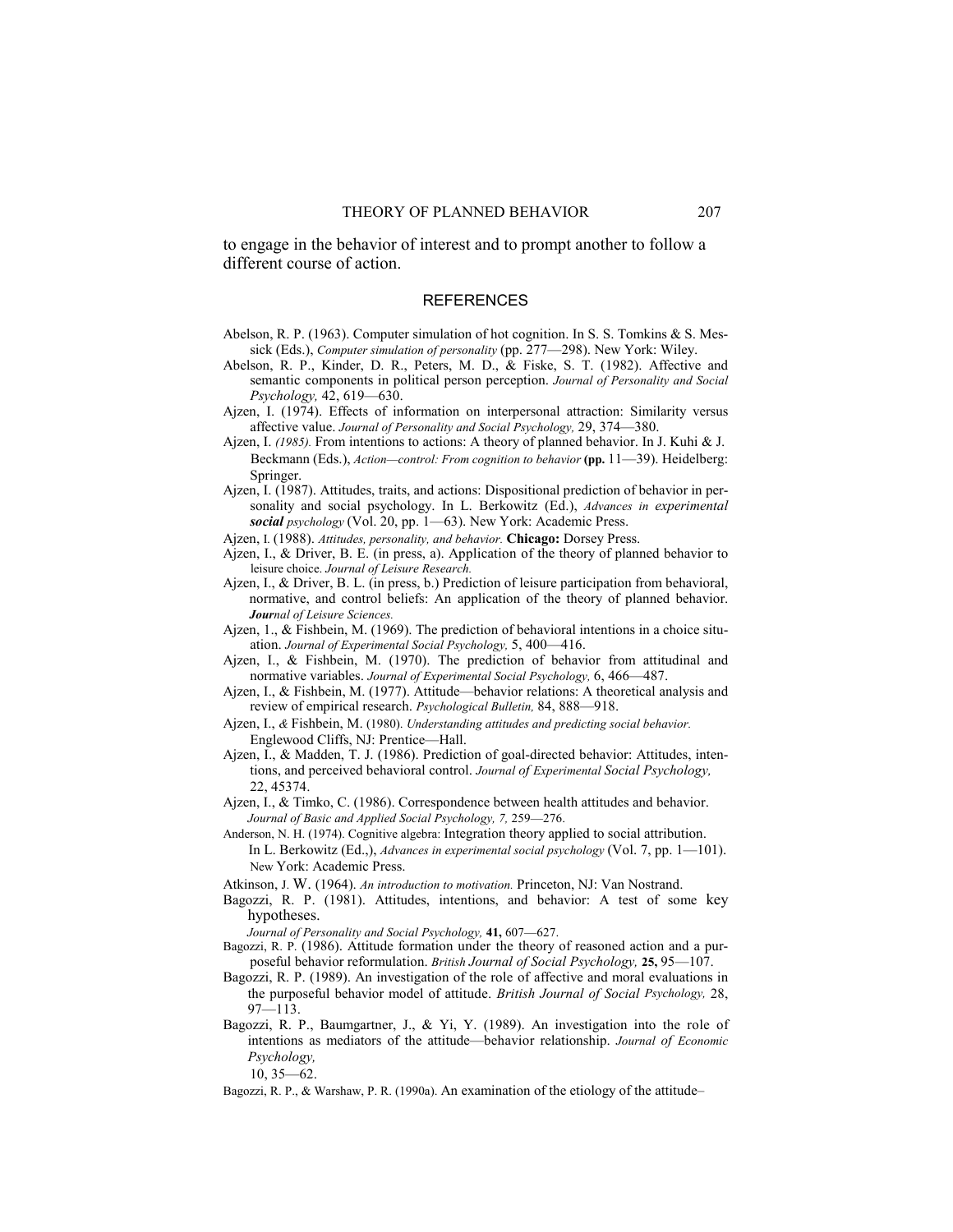*behavior relation for goal-directed and mindless behaviors.* Unpublished manuscript,

School of Business Administration, University of Michigan at Ann Arbor. Bagozzi. R. P., & Warshaw, P. R. (1990b). Trying to consume. *Journal of Consumer Research,* 17,  $127 - 140$ .

- Bandura, A. (1977). Self-efficacy: Toward a unifying theory of behavioral change. *Psychological Review, 84, 191-215.*
- Bandura, A. (1982). Self-efficacy mechanism in human agency. *American Psychologist,* 37,  $122 - 147$ .

Bandura, A. (1986). *Social foundations of thought and action: A social cognitive theory.* Englewood Cliffs, NJ: Prentice-Hall.

Bandura, A. (1991). Social—cognitive theory of self-regulation. *Organizational Behavior and Human Decision Processes,* 50.

Bandura, A., Adams, N. E., & Beyer, J. (1977). Cognitive processes mediating behavioral change. *Journal of Personality and Social Psychology*, 35, 125–139.

Bandura, A., Adams, N. E., Hardy, A. B., & Howells, G. N. (1980). Tests of the generality of self-efficacy theory. *Cognitive Therapy and Research*, 4, 39–66.

Beale, D. A., & Manstead, A. S. R. (1991). Predicting mothers' intentions to limit frequency of infants\* sugar intake: Testing the theory of planned behavior. *Journal of Applied Social Psychology, 21, 409*—431.

Beck, L., & Ajzen, I. (in press). Predicting dishonest actions using the theory of planned behavior. *Journal of Research in Personality.*

Bentler, P. M.,  $\&$  Speckart, G. (1979). Models of attitude—behavior relations. *Psychological Review, 86, 452*–464.

Birnbaum, M. H. (1972). Reply to the devil's advocates: Don't confound model testing with measurement. *Psychological Bulletin*, 81, 854-859.

- Breckler, S. J., & Wiggins, E. C. (1989). On defining attitude and attitude theory: Once more with feeling. In A. R. Pratkanis, S. J. Breckler, & A. G. Greenwald (Eds.), *Attitude* structure and function (pp. 407-427). Hillsdale, NJ: Erlbaum.
- Budd, R. J. (1987). Response bias and the theory of reasoned action. *Social Cognition,* 5,  $95 - 107$ .
- Busemeyer, J. R., & Jones, L. E. (1983). Analysis of multiplicative combination rules when the causal variables are measured with error. *Psychological Bulletin,* 93, 549-562.
- Campbell, D. T. (1963). Social attitudes and other acquired behavioral dispositions. In S. Koch (Ed.), *Psychology: A study of a science.* (Vol. 6, pp. 94-172). New York: Mc-Graw-Hill.

Canary, D. J., *&* Seibold, D. R. (1984). *Attitudes and behavior: An annotated bibliography.*

New York: Praeger.

Dawes, R. M. (1972). *Fundamentals of attitude measurement.* New York: Wiley.

Dillon, W. R., & Kumar, A. (1985). Attitude organization and the attitude-behavior relation:

A critique of Bagozzi and Burnkrant's reanalysis of Fishbein and Ajzen. *Journal of Personality and Social Psychology*, 49, 33-46.

- Doll, J., *&* Ajzen, I. (1990). *The effects of direct experience on the attitude-behavior relation: Stability versus accessibility.* Unpublished manuscript, Psychologisehes Institut 1, University Hamburg, Hamburg, West Germany.
- Doll, J., Ajzen, I., & Madden, T. J. (in press). Optimale Skalierung und Urteilsbildung in untersehiedlichen Einstellungsbereichen: Eine Reanalyse. Zeitschrift fuer Sozialpsychologie.
- Ellen, P. 5., & Madden, T. J. (1990). The impact of response format on relations among intentions, attitudes and social norms. *Marketing Letters*, 1, 161–170.
- Epstein, 5. (1983). Aggregation and beyond: Some basic issues on the prediction of behavior. *Journal of Personality,* 51, 360-392.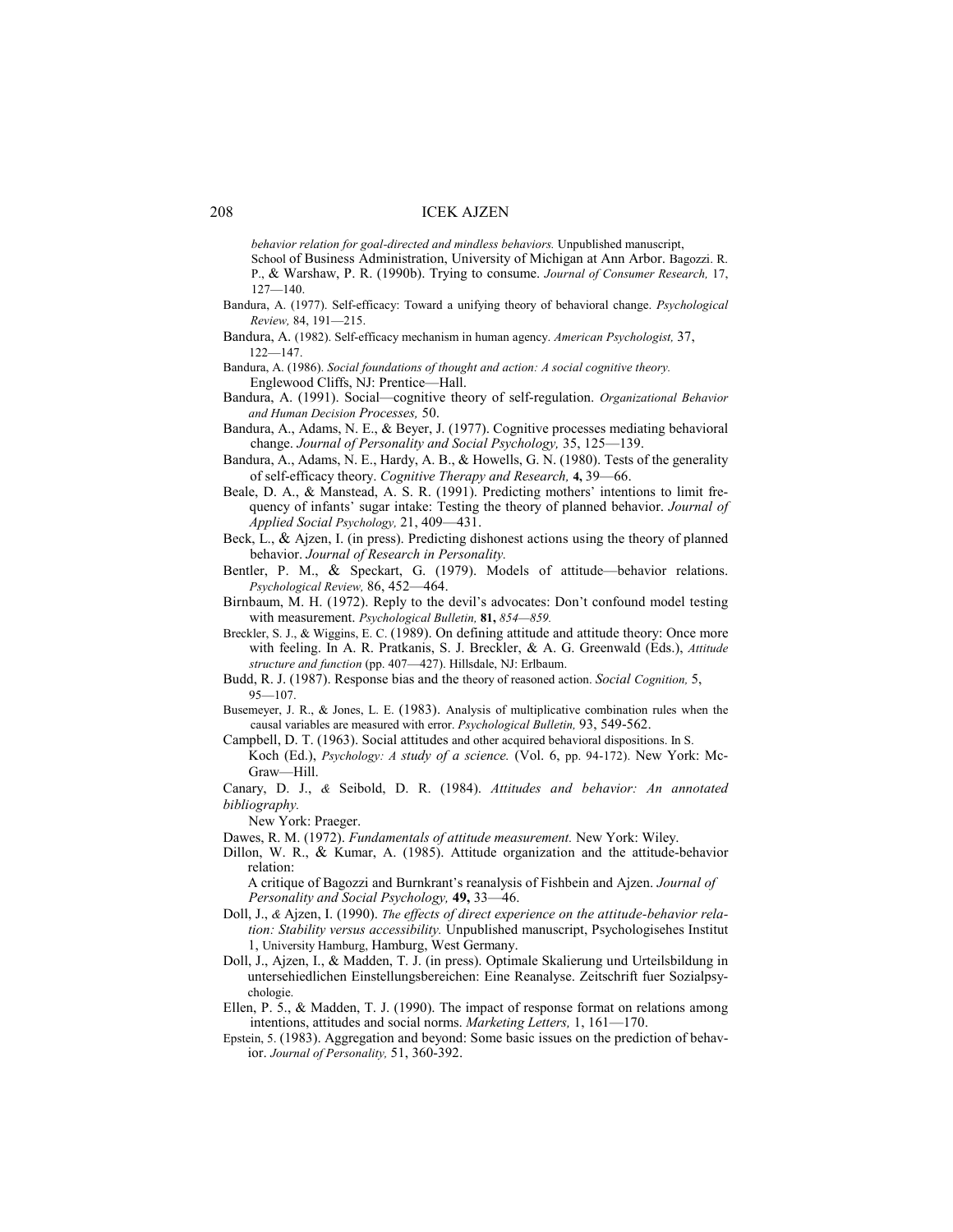- Fishbein, M. (1963). An investigation of the relationships between beliefs about an object and the attitude toward that object. *Human Relations*, 16, 233-240.
- Fishbein, M.. & Ajzen, 1. (1974). Attitudes toward objects as predictors of single and multiple behavioral Criteria. *Psychological Review*, 81, 59-74.
- Fishbein, M., & Ajzen, 1. *(1975). Belief, attitude, intention, and behavior: An introduction to theory and research.* Reading, MA: Addison-Wesley.

Fishbein, M.. & Ajzen, 1. (1981). Attitudes and voting behavior: An application of the theory of reasoned action. In G. M. Stephenson & J. M. Davis (Eds.), *Progress in Applied Social Psychology* (Vol. I, pp. 253–3 13). London: Wiley.

- Fleishman, E. A. *(1958).* A relationship between incentive motivation and ability level in psychomotor performance. *Journal of Experimental Psychology*, 56, 78–81.
- Fredricks, A. J., & Dosseit, D. L. (1983). Attitude-behavior relations: A comparison of the Fishbein-Ajzen and the Bentler—Speckart models. *Journal of Personality and Social Psychology, 45*, 501<sup>-512</sup>.
- Godin, G., & Shephard, R. J. (1987). Psychosocial factors influencing intentions to exercise in a group of individuals ranging from 45 to 74 years of age. In *M.* E. Berridge & G. R. Ward (Eds.), *International perspectives on adapted physical activity.* Champaign, IL: Human Kinetics Publishers.
- Godin, G., Valois, P., Jobin, J., & Ross, A. (1990). *Prediction of intention to exercise of individuals who have suffered from coronary heart disease.* Unpublished manuscript, School of Nursing, Laval University, Quebec, Canada.
- Godin, G., Vezina, L., & Leclerc, 0. (1989). Factors influencing intentions of pregnant women to exercise after giving birth. *Public Health Reports,* 104, 188-195.
- Gorsuch, R. L., & Ortberg, J. (1983). Moral obligation and attitudes: Their relation to behavioral intentions. *Journal of Personality and Social Psychology*, 44, 1025–1028.
- Heider. F. (1944). Social perception and phenomenal casuality. *Psychological Review,* 51, 358-374.
- Holbrook, M. B. (1977). Comparing multiattribute models by optimal scaling. *Journal of Consumer Research, 4, 165*—171.
- Hull, C. L. (1943). *Principles of behavior.* New York: Appleton-Century-Crofts. lnsko. C. A., Insko, C. A., Blake, R. R., Cialdini, R. B., & Mulaik, S. A. (1970). Attitude toward birth

control and cognitive consistency: Theoretical and practical implications of survey data. *Journal of Personality and Social Psychology,* 16, 228-237.

- Jaccard. J. J., & Davidson, A. R. (1972). Toward an understanding of family planning behavior: An initial investigation. *Journal of Applied Social Psychology,* 2, 228-235.
- Jackson, D. N., & Paunonen, S. V. *(1985).* Construct validity and the predictability of behavior. *Journal of Personality and Social Psychology, 49, 554*–570.

KuhI. J. (1985). Volitional aspect of achievement motivation and learned helplessness: Toward a comprehensive theory of action control. In B. A. Maher (Ed.), *Progress in experimental personality research* (Vol. 13, pp. 99-171). New York: Academic Press.

- Lefcourt, H. M. (1982). *Locus of control: Current trends in theory and research* (2nd ed.). Hillsdale, NJ: Erlbaum.
- Levenson. H. (1981). Differentiating among internality, powerful others, and chance. In H. M. Lefcourt (Ed.), *Research with the locus of control construct: Vol. 1. Assessment methods* (pp. 15–63). New York: Academic Press.
- Lewin, K., Dembo, T., Festinger, L., & Sears, P. S. (1944). Level of aspiration. In J. McV. Hunt (Ed.), Personality and the behavior disorder (Vol. 1, pp 333-378). New York: Ronald Press.
- Liska, A. E. (1984). A critical examination of the causal structure of the Fishbein/Ajzen attitudebehavior model. *Social Psychology Quarterly,* 47, 61-74.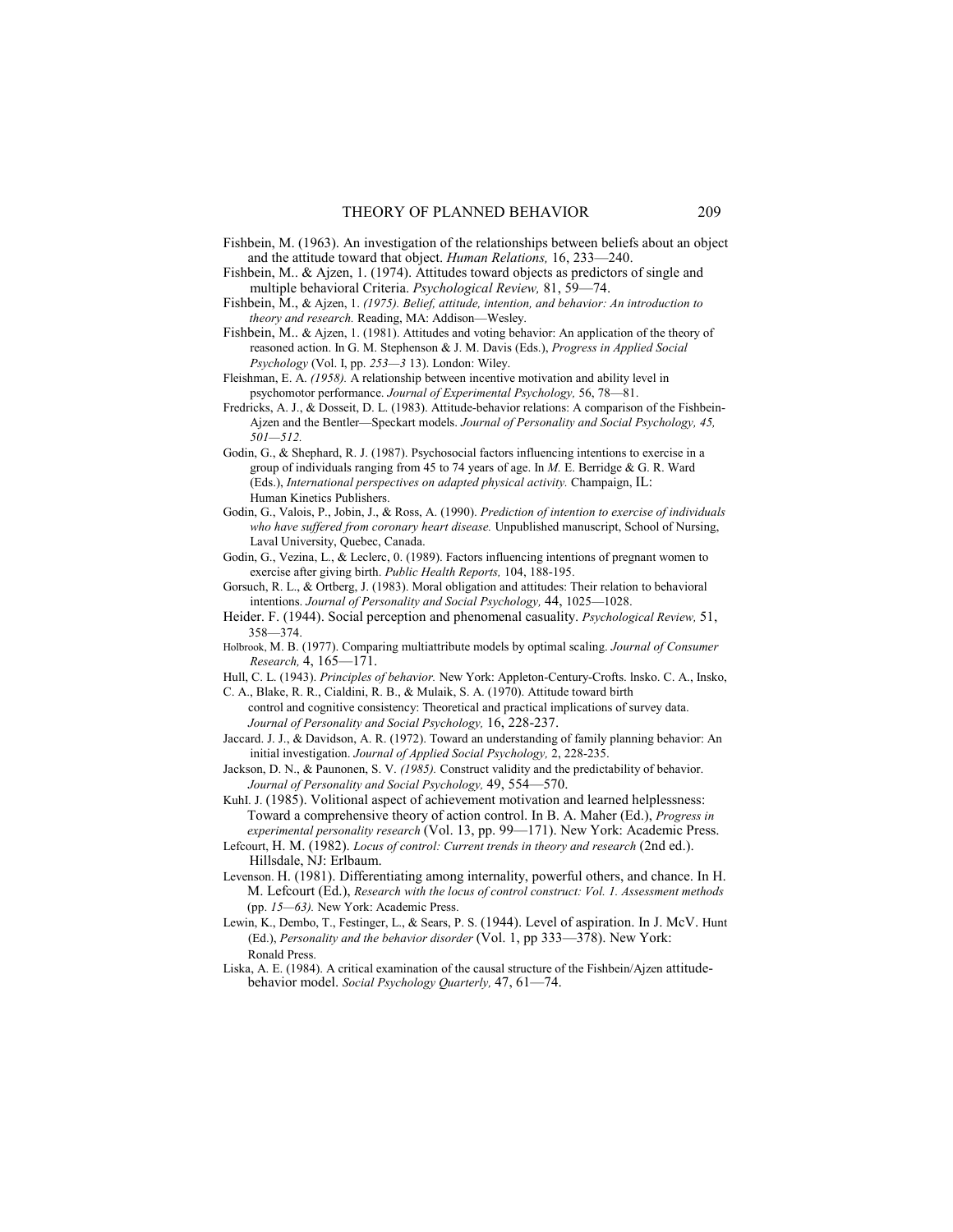- Locke, E. A. (1965). Interaction of ability and motivation in performance. *Perceptual and Motor Skills,* 21, 719-725.
- Locke, E. A., Fredrick, E., Bobko, P., & Lee, C. (1984). Effect of self-efficacy, goals, and task strategies on task performances. *Journal of Applied Psychology,* 69, 241-251.
- Locke, E. A., Mento, A. J., & Katcher, B. L. (1978). The interaction of ability and motivation in performance: An exploration of the meaning of moderators. *Personnel Psychology,* 31, 269-280.
- Madden, T. J., Ellen, P. 5., *&* Ajzen, I. (in press). *A comparison of the theory of planned behavior to the theory of reasoned action. Personality and Social Psychology Bulletin.*

Manstead, A. S. R., Proffitt, C., & Smart, J. L. (1983). Predicting and understanding mothers' infant-feeding intentions and behavior: Testing the theory of reasoned action. *Journal of Personality and Social Psychology, 44,657*–671.

- MeGuire, W. J. *(1985).* Attitudes and attitude change. In G. Lindzey & E. Aronson (Eds.), *The handbook of social psychology* (3rd ed., Vol. 2, pp. 233-346). New York: Random House.
- Miller, 0. A. (1956). The magical number seven plus or minus two: Some limits on our capacity for processing information. *Psychological Review, 63, 8 1–97,*
- Miniard, P. W., & Cohen, J. B. (1981). An examination of the Fishbein behavioral intentions model\*s concepts and measures. *Journal of Experimental Social Psychology,* 17,

Misehel, W. (1968). *Personality and assessment.* New York: Wiley.

- Netemeyer, R. G., Andrews, J. C., & Durvasala, S. (1990). *A comparison of three behavioral intention models using within and across subjects designs.* Unpublished manuscript, Marketing Department, Louisiana State University at Baton Rouge.
- Netemeyer, R. 0., Burton, S., *&* Johnston, M. (1990). *A comparison of two models for the prediction of volitional and goal-directed behaviors: A confirmatory analysis approach.* Unpublished manuscript, Marketing Department, Louisiana State University at Baton Rouge.
- Orth, B. (1985). Bedeutsamkeitsanalysen bilinearer Einstellungsmodelle. *Zeitschrift fur Sozial-psychologie,* 16, 101-1 15.
- Otis, J., Godin, 0., & Lambert, J. (in press). AIDS prevention: Intentions of high school students to use condoms. *Advances in Health Education.*
- Parker, D., Manstead, A. S. R., Stradling, S. 0., Reason, F. T., & Baxter, J. 5. (1990). *Intention to commit driving violations: An application of the theory of planned behavior.* Unpublished manuscript, Department of Psychology. University of Manchester, Manchester, England.
- Petty, R. E., & Cacioppo, J. T. (1986). The Elaboration Likelihood Model of persuasion. In

L. Berkowitz (Ed.), *Advances in experimental social psychology* (Vol. 19, pp. 123- 205).

New York: Academic Press.

- Pomazal, R. J.,. & Jaccard, J. J. (1976). An informational approach to altruistic behavior. *Journal of Personality and Social Psychology, 33, 3 17-326.*
- Pratkanis, A. R. (1989). The cognitive representation of attitudes. In A. R. Pratkanis, S. J. Breckler, & A. 0. Greenwald (Eds.), *Attitude structure and function* (pp. 71–98). Hills-dale, NJ: Erlbaum.
- Rosenberg, M. J. (1956). Cognitive structure and attitudinal affect. *Journal ofAbnormal and Social Psychology*, **53,** 367-372.
- Rotter, J. B. (1954). *Social learning and clinical psychology.* Englewood Cliffs, NJ: Prentice-Hall.
- Rotter, J. B. (1966). Generalized expectancies for internal versus external control of reinforcement. *Psychological Monographs,* 80(1, Whole No. 609).

 $309 - 329$ .